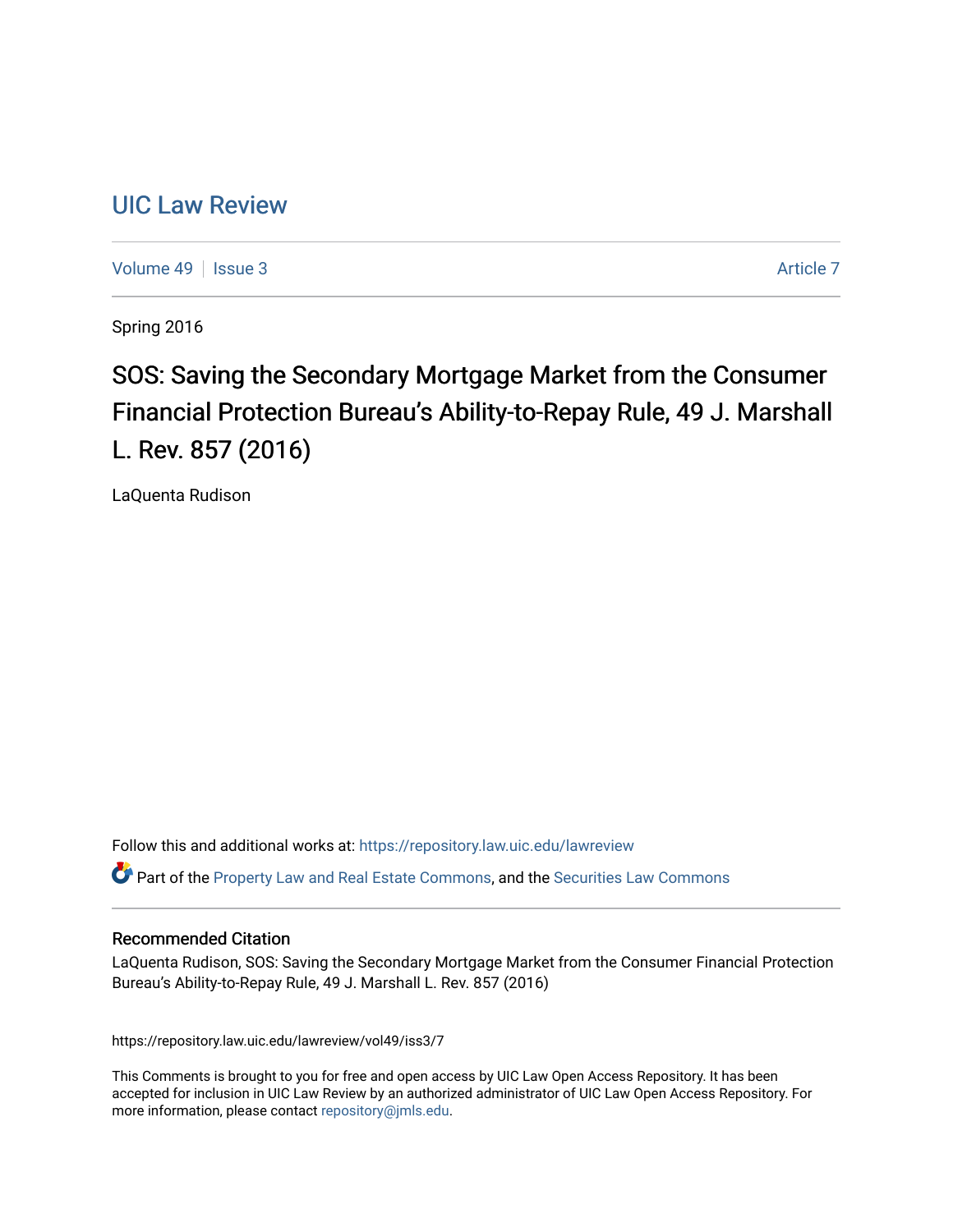## SOS: SAVING THE SECONDARY MORTGAGE MARKET FROM THE CONSUMER FINANCIAL PROTECTION BUREAU'S ABILITY-TO-REPAY RULE

## LAQUENTA RUDISON\*

| I.  | INTRODUCTION: THE RISKY BUSINESS OF MORTGAGE-                         |                |
|-----|-----------------------------------------------------------------------|----------------|
|     |                                                                       | . 859          |
| Η.  | BACKGROUND: EXPANSION AND CONTRACTION ON THE                          |                |
|     | MORTGAGE MARKET<br><b>SECONDARY</b><br><b>AND</b><br>THE              |                |
|     |                                                                       | $\ldots$ . 864 |
|     | A. Residential Mortgage Lending Before the Housing<br>Bubble<br>. 865 |                |
|     | Expansion: Residential Mortgage Lending During<br>B.                  |                |
|     |                                                                       |                |
|     | 1.                                                                    |                |
|     | 2.                                                                    |                |
|     | 3.                                                                    |                |
|     | Contraction: Residential Mortgage Lending After the<br>C.             |                |
|     |                                                                       | 870            |
|     | D.                                                                    |                |
|     |                                                                       |                |
|     | 1.                                                                    |                |
|     | 2.                                                                    |                |
| Ш.  | ANALYSIS: RESTRICTING BORROWER ACCESS TO NON-                         |                |
|     | TRADITIONAL MORTGAGE PRODUCTS WITHOUT SUFFICIENT                      |                |
|     | 873<br>JUSTIFICATION                                                  |                |
|     | for Excluding Non-Traditional<br>Justifications<br>А.                 |                |
|     | Mortgage Products from the Rebuttable Presumption                     |                |
|     |                                                                       |                |
|     | 1.                                                                    |                |
|     | 2.                                                                    |                |
|     | How the 43% Maximum DTI Serves as an<br>a.                            |                |
|     | How Income and Asset Documentation<br>b.                              |                |
|     | Requirements Serve as Objective Criteria 879                          |                |
|     | No Substantial Distinction in Underwriting Practices<br>В.            |                |
|     | Between Traditional and Non-traditional Mortgage                      |                |
|     |                                                                       |                |
|     | An Unreasonable Determination of Income881<br>1.                      |                |
|     | 2.                                                                    |                |
| IV. | PROPOSAL: PROVIDING BORROWERS ACCESS TO NON-                          |                |
|     |                                                                       |                |
|     |                                                                       |                |

<sup>\*</sup> J.D. Candidate, 2016, The John Marshall Law School. I am most grateful to my courageous and wise mother for being the provider she has always been. I am also grateful to my husband and best friend, Rahsaan Quist, without whom I would not know patience and true love. I want to thank Aleksandra Malyszko, Ramon Nuñez, and Treva Shamapande for the nearly eight years we spent underwriting and learning from each other. Finally, I thank my son, Sasza Quist. You are a blessing even as you lie in utero.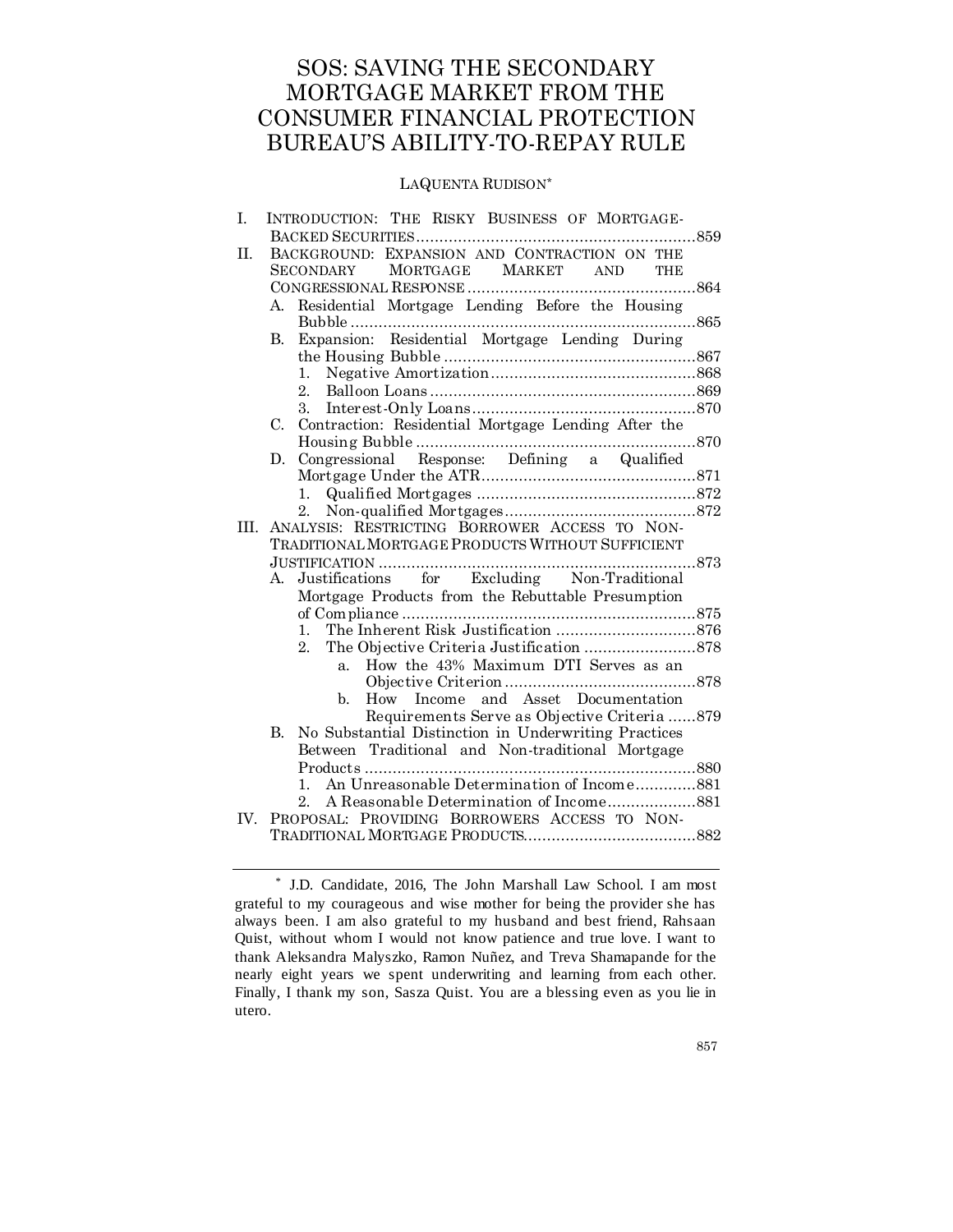| 858 | The John Marshall Law Review                     | [49:857] |
|-----|--------------------------------------------------|----------|
|     |                                                  |          |
|     |                                                  |          |
|     |                                                  |          |
|     | B. Affording Non-Traditional Mortgage Products a |          |
|     |                                                  |          |
| V   | FUELING THE CONTROLLED REBIRTH OF THE SECONDARY  |          |
|     |                                                  |          |

"The collateral damage of this crisis has been real people and real communities. The impacts of this crisis are likely to be felt for a generation." 1

<sup>1.</sup> Fin. Crisis Inquiry Comm'n, THE FINANCIAL CRISIS INQUIRY REPORT: FINAL REPORT OF THE NATIONAL COMMISSION ON THE CAUSES OF THE FINANCIAL AND ECONOMIC CRISIS IN THE UNITED STATES xvi (2011), http://fcic.law.stanford.edu/report/.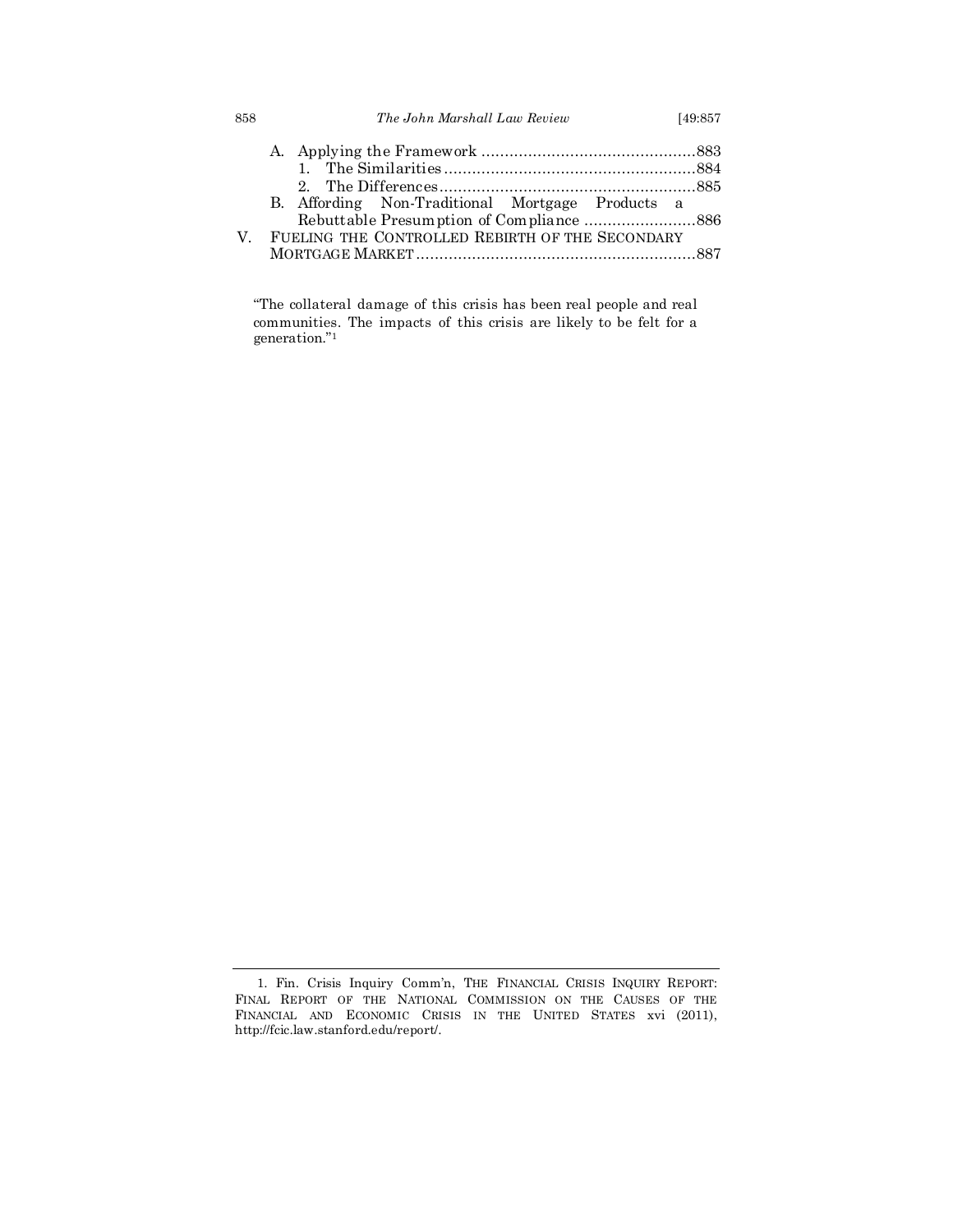## I. INTRODUCTION: THE RISKY BUSINESS OF MORTGAGE-BACKED SECURITIES<sup>2</sup>

The securitization<sup>3</sup> of residential mortgages<sup>4</sup> was supposed to be a way to make more money available to lenders to lend to creditworthy<sup>5</sup> borrowers for home purchases.<sup>6</sup> It was supposed to be the vehicle through which investors would help "finance the

mortgages).

4. A mortgage is a document that encumbers the real estate and provides the lender's security for loan repayment. *See* STEVEN H. GIFIS, LAW DICTIONARY 347 (Barron's Educational Series, Inc., 6th ed. 2010). The terms of the loan are evidenced by a promissory note. *See* American Securitization Forum, Transfer and Assignment of Residential Mortgage Loans in the Secondary MORTGAGE MARKET 7 (Nov. 16, 2010) www. americansecuritization.com/uploadedFiles/ASF\_White\_Paper\_11\_16\_10.pdf*.*

5. A creditworthy borrower is someone to whom it is justified to extend credit. MERRIAM-WEBSTER, www.merriam-webster.com/dictionary/credit worthy (last visited Apr. 25, 2016) (determining whether someone is creditworthy is made based on past ability to repay debts. However, loan originators in the mid-to-late 2000's made that determination based off of factors not related to the borrower's ability to repay. A discussion of those factors is beyond the scope of this comment).

6. *See generally Mortgages Proposal Hearing*, *supra* note 3, at 168-176, (arguing that the entry of private investors into the field of mortgage-backed securities would allow lenders to tap into more funding to be able to lend to borrowers; Ranieri's statement to the Senate makes no mention of the effect that inviting private investors to participate in mortgage-backed securities would have on lending guidelines, but hindsight is 20/20).

<sup>2.</sup> Mortgage-backed securities comprise the secondary mortgage market. *See* Roy T. Black & Joseph S. Rabianski, Georgia Real Estate InfoBase pt. 10 ch. 45 para. 1-2 (Adrienne Black & Judith Weisman eds., 2009), www.grec.state.ga.us/infobase/table%20of%20contents%20pdf/Chapter%2045. pdf. The primary mortgage market consists of the lending transactions that occur between lenders and borrowers. *Id.* These transactions are the

underlying transactions in mortgage-backed securities. *Id.* 3. Mortgage securitization is "the act of pooling mortgages and issuing a

security backed by these mortgages." *Trust for Investment in Mortgages Proposal and Tax Treatment of Secondary Mortgage Market: Hearing on S.1822 Before the S. Comm. on Finance*, 98th Cong. 169 (1983) [hereinafter "*Mortgages Proposal Hearing"*] (statement of Lewis S. Ranieri, Managing Director, Salomon Brothers, Inc.). Once mortgages are securitized, they are tradable on the secondary market. *See* Tim Plaehn, *What is Mortgage Securitization?*, DEMAND MEDIA (last visited Apr. 25, 2016), http://homeguides.sfgate.com/mortgage-securitization-2645.html. The proceeds of the monthly payments on the underlying mortgages are then distributed to the investors. *See Quick Guide to Pooling and Servicing Agreements in Foreclosure Cases* [hereinafter "*Quick Guide"*], The Legal Aid Society of Cleveland (last visited Apr. 25, 2016), http://lasclev.org/wpcontent/uploads/2010/11/Quick-Guide-to-Pooling-and-Servicing-Agreementsin-Foreclosure-Cases.pdf (citing the case of *Wells Fargo v. Jordan* No. 91675, 2009 Ohio App. LEXIS 881 (Ohio Ct. App. 2009) where the investors who purchased the securities received payments on the underlying securitized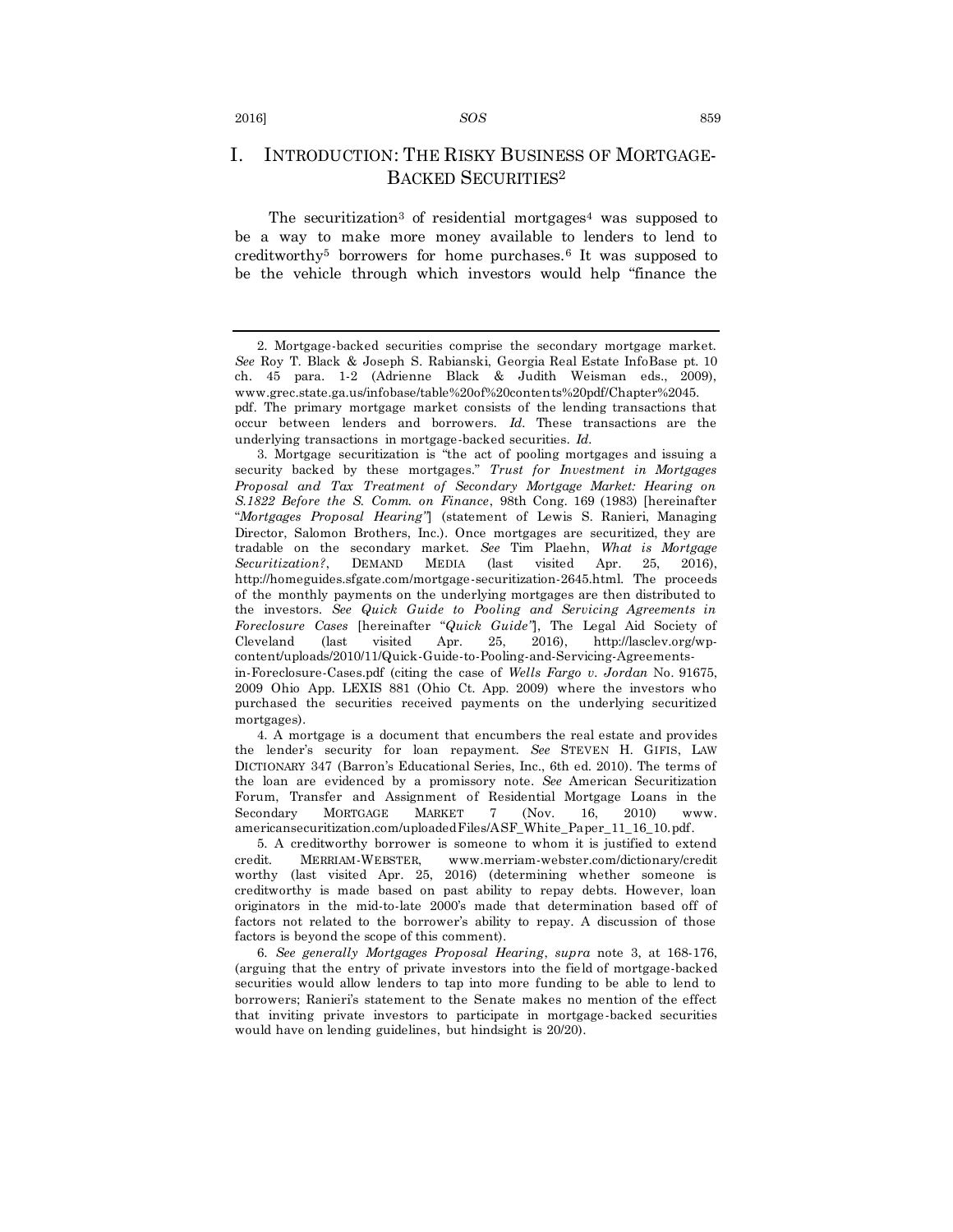[American] dream of homeownership for generations to come."<sup>7</sup> However, the packaging of residential mortgages into mortgagebacked securities (hereinafter "MBS") for trading on the secondary mortgage market was one of the contributing factors to the recent downturn in the economy.<sup>8</sup> From 1990 to 2007, the volume of MBS traded on the secondary market exploded from \$380 billion to a \$2.2 trillion bubble.<sup>9</sup> During that same time period, mortgage originations<sup>10</sup> jumped from \$459 billion to \$2.3 trillion.<sup>11</sup> This activity, among other factors, contributed to a bubble in which lenders made mortgage debt easily accessible to individuals who were eager to consume the debt.<sup>12</sup> Once the bubble burst, it left a great recession and a high rate of foreclosures in its wake.<sup>13</sup>

9. U.S. Census Bureau, The Statistical Abstract of the United States, § 25 at745tbl.1199(2012), www.census.gov/prod/2011pubs/12statab/banking.pdf.

10. A mortgage origination is "[t]he creation of a new mortgage." INVESTOR WORDS, www.investorwords.com/7169/mortgage\_origination.html (last visited Apr. 25, 2016).

11. U.S. Census Bureau, *supra* note 9, at 743 tbl.1194.

12. *See* Scott P. Kennedy, The Good Faith Approach to Foreclosure Mediation: An Assessment of Washington's Foreclosure Mediation Program 5- 6 (Aug.2012) http://works.bepress.com/cgi/viewcontent.cgi?article=1000& context=scott\_kennedy (explaining how subprime mortgages contributed to the housing bubble); *see generally* A. Mechele Dickerson, *Over-Indebtedness, the Subprime Mortgage Crisis, and the Effect on U.S. Cities*, 36 FORDHAM URB. L.J. 395 (Apr. 2009) (asserting that consumers' hearty consumption of debt combined with the deregulation of the consumer credit market contributed to the housing bubble).

13. *See* R.A., *Grasping at an Understanding of the Crisis*, THE ECONOMIST (Jan. 8, 2011 8:10 PM), www.economist.com/blogs/freeexchange/2011/01/ greatrecession ("The government's efforts to [expand credit] helped produce the housing bubble, which led directly to crisis and recession.").

<sup>7.</sup> *Id.* at 170. *See also* Black & Rabianski, *supra* note 2, at pt. 10 ch. 45 para. 2 (stating that "In the very simplest terms, the secondary mortgage market is a provider or source of funds to the primary mortgage market.").

<sup>8.</sup> *Compare* Bank of New York v. Raftogianis, 13 A.3d 435, 441 (N.J. Super. Ct. Ch. Div. 2010) (stating that because securitizations became increasingly complex and widespread, they contributed to the "crisis in the financial markets"), *with* Elizabeth Renuart, *Uneasy Intersections: The Right to Foreclose and the U.C.C.*, 48 WAKE FOREST L. REV 1205, 1209 (2013) (setting forth that rather than securitization itself, human investors encouraged increased loan originations and mishandled documents that were supposed to be transferred specifically according to the terms of the securitization deal), *and* Shawn Tully, *Lewie Ranieri Wants to Fix the Mortgage Mess*, FORTUNE (Dec. 9, 2009 8:24 AM) http://archive.fortune.com/2009/12/08/real\_est ate/lewie\_ranieri\_mortgages.fortune/index.htm (blaming Wall Street for using securitization to create the eventually "onerous" mortgage products that contributed to the crisis). Because of the importance of the secondary mortgage market to the primary mortgage market, it is important to distinguish the transaction of securitization from the underlying practices that occurred in securitizing residential mortgage loans.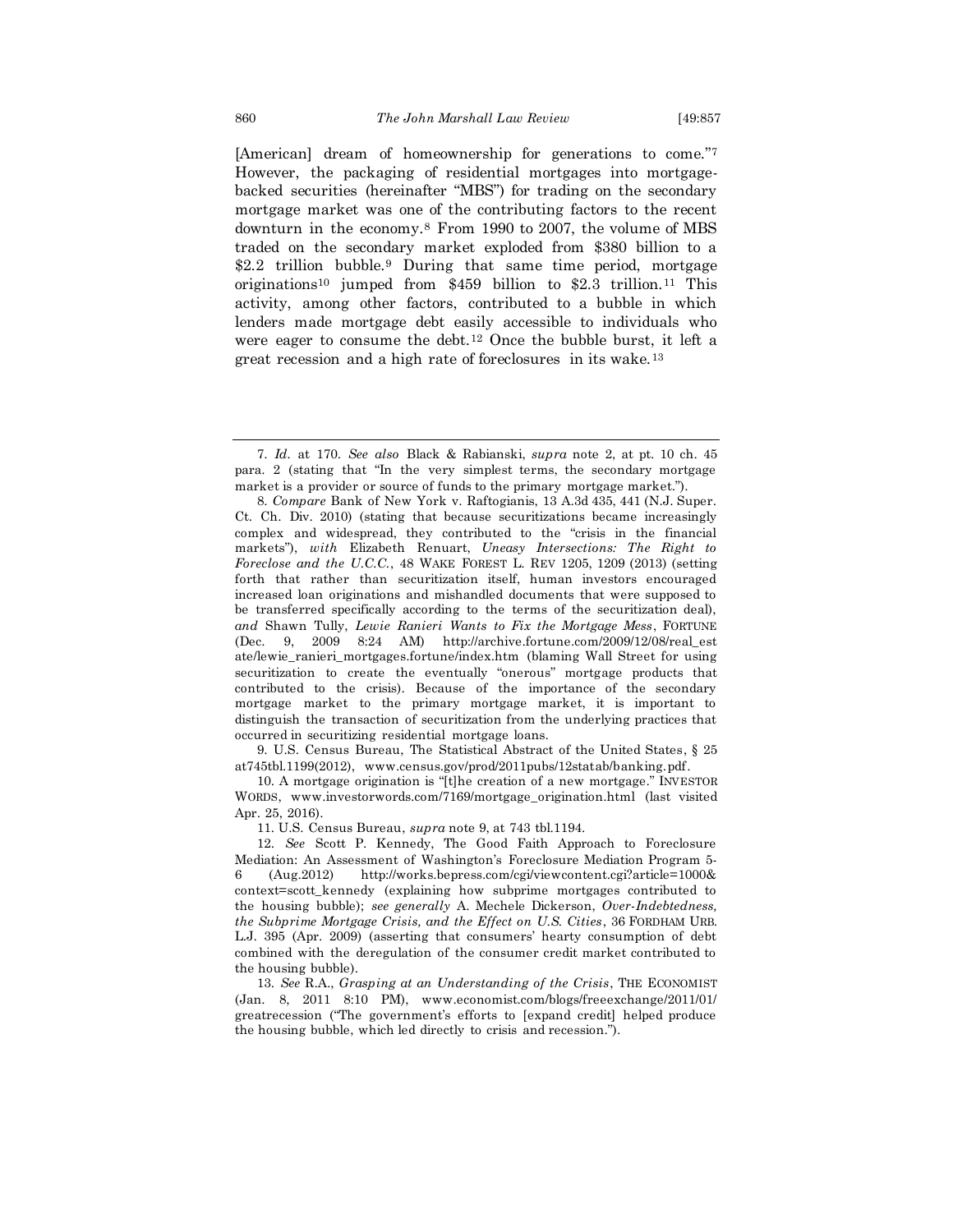By the end of 2007, the foreclosure rate reached its highest at  $2.04\%$  of all loans outstanding nationwide.<sup>14</sup> By the end of 2009, the foreclosure rate more than doubled to 4.58%.<sup>15</sup> Securitizing residential mortgages provided the capital which facilitated homeownership, but Wall Street's rush to capitalize on investment opportunities,<sup>16</sup> the natural ebb and flow of home values, and the commission incentives provided to loan originators<sup>17</sup> inflated the housing bubble to its capacity and led to the inevitable decline of the market.

In the aftermath of the housing bubble bust, Congress created an administrative agency named the Consumer Financial Protection Bureau ("CFPB").<sup>18</sup> The CFPB is charged with regulating the residential lending industry.<sup>19</sup> In furtherance of its regulatory responsibility,<sup>20</sup> the CFPB implemented the Ability-to-Repay rule (hereinafter "ATR").<sup>21</sup> The ATR provides either a safe harbor<sup>22</sup> or rebuttable presumption of compliance<sup>23</sup> for certain

15. *Delinquencies, Foreclosure Starts Fall in Latest MBA National Delinquency Survey*, MORTGAGE BANKERS ASS'N para. 1 (Feb. 19, 2010), www.mortgagebankers.org/NewsandMedia/PressCenter.71891.htm.

17. *See, e.g.*, BETHANY MCLEAN & JOE NOCERA, ALL THE DEVILS ARE HERE: THE HIDDEN HISTORY OF THE FINANCIAL CRISIS 213 (2010) (recanting the story of a mortgage broker in which the broker worked with "an originator that made \$31,000 on one loan").

18. Dodd-Frank Wall Street Reform and Consumer Protection Act [hereinafter "Dodd-Frank"], 12 U.S.C. §§ 5301-5641, 5491 (2016).

19. Dodd-Frank § 5511(b) (all of the CFPB's authorities are to be exercised "with respect to consumer financial products and services"; residential mortgage lending is one of those types of services).

20. *See generally* Eric J. Mogilnicki & Melissa S. Malpass, *The First Year of the Consumer Financial Protection Bureau: An Overview*, 68 BUS. LAW 557 (Feb. 2013) (providing further insight into the CFPB's regulatory responsibility).

21. CFPB Ability to Repay Rule [hereinafter "ATR"], 12 C.F.R. § 1026.43 (2016).

22. The safe harbor "provides the lender with a **conclusive** presumption that it has complied with the [ATR]", thereby disallowing the borrower from showing otherwise. Ryan Bubb & Prasad Krishnamurthy, *Regulating Against Bubbles: How Mortgage Regulation Can Keep Main Street and Wall Street* 

<sup>14.</sup> *Delinquencies and Foreclosures Increase in Latest MBA National Delinquency Survey*, Mortgage Bankers Ass'n para. 2, 4 (Mar. 6, 2008), www.mortgagebankers.org/NewsandMedia/PressCenter/60619.htm; The Joint Economic Committee, *Subprime Mortgage Market Crisis Timeline*, 6 (July 2008), www.jec.senate.gov/public/\_cache/files/4cdd7384-dbf6-40e6-adbc-789f6 9131903/subprimetimelineupdate0710080000000.pdf.

<sup>16.</sup> MICHAEL W. HUDSON, THE MONSTER: HOW A GANG OF PREDATORY LENDERS AND WALL STREET BANKERS FLEECED AMERICA – AND SPAWNED A GLOBAL CRISIS 218 (2010) ("With so much money to be made . . . on Wall Street [off of] securities deals, it made sense for . . . investment banks to . . . buy directly into the mortgage-origination business.") It is important to note that while securitization funds purchases of homes, it also creates an income stream for investors. This income stream provides the incentive for the investor to invest!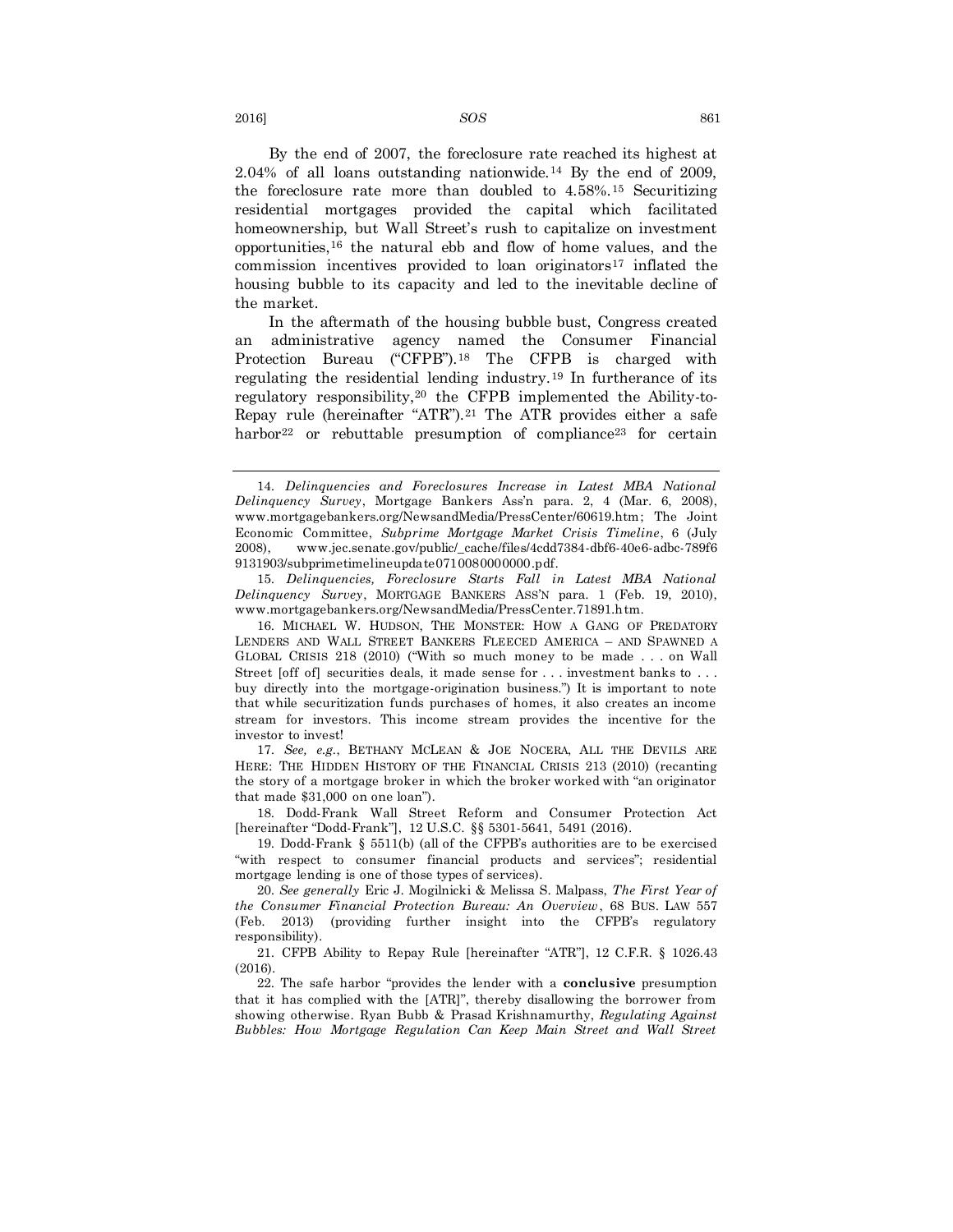residential mortgage products.<sup>24</sup> Residential mortgage products<sup>25</sup> that contain payment-shock features<sup>26</sup> (hereinafter "nontraditional mortgage products")<sup>27</sup> are not afforded a safe harbor or presumption of compliance.<sup>28</sup> This Comment proposes that nontraditional mortgage products should not be excluded from the protection of a rebuttable presumption<sup>29</sup> of compliance. If nontraditional mortgage products are excluded, the exclusion will deter the controlled rebirth of the secondary mortgage market and, contrary to the CFPB's initial objective, <sup>30</sup> restrict consumers' access to non-traditional mortgage products.<sup>31</sup>

*Safe-From Themselves*, 163 U. PA. L. REV. 1539, fn. 209 (May 2015) (emphasis added).

23. The rebuttable presumption allows for the borrower to make a showing that "at the time the loan was originated, the borrower lacked sufficient income to make required debt payments and to make living expenses." *Id.* citing ATR  $\S 1026.43(e)(1)(ii)(B)$ .

24. ATR § 1026.43(e)(1)(i)(ii).

25. The phrase "residential mortgage product" refers to the terms under which the borrower can obtain a loan. For example, loan products vary based on the type of financing as dictated by the promissory note (such as a fixed or adjustable interest rate) or the amount required for a down payment. *See, e.g.*, MB Financial Bank, www.mbfinancial.com/personal/borrowing/mortgage/ mortgage-loan-products/index.aspx (last visited Apr. 25, 2016) (listing the types of mortgage products and their respective terms).

26. *See* Lew Sichelman, *Mortgage Lenders try to Avoid ARM 'Payment Shock' for Buyers*, CHI. TRIB., (Aug. 20, 1988), http://articles.chicagotribune .com/1988-08-20/news/8801240742\_1\_maximum-second-year-rate-payment-

shock-mortgages (explaining how a payment shock feature works with an adjustable-rate loan).

27. Non-traditional products provide for a sudden increase in the monthly payment over the monthly payments required to be paid in the beginning of the loan term. Allen J. Fishbein & Patricia Woodall, *Exotic or Toxic? An Examination of the Non-Traditional Mortgage Market for Consumers and Lenders*, CONSUMER FEDERATION OF AMERICA, 1 (May 2006), www. consumerfed. org/pdfs/Exotic\_Toxic\_Mortgage\_Report0506.pdf.

28. ATR C.F.R. § 1026.43(e)(2)(i)(A)-(C)(2016).

29. A rebuttable presumption is:

an ordinary presumption which must, as a matter of law, be made once certain facts have been proved, and which is thus said to establish a prima facie conclusion[. The presumption] may be . . . overcome through the introduction of contrary evidence, but if it is not, it becomes conclusive. . . . After rebutting evidence is introduced . . . the competing facts are weighed on their own merits, without further reference to the presumption.

GIFIS, *supra* note 4, at 412.

30. *See* Mogilnicki & Malpass, *supra* note 20, at 561 (stating that the CFPB's goal was to strike "an appropriate balance between ensuring that consumers are not sold mortgages they cannot afford and making mortgages accessible").

31. The only residential mortgage products that the ATR rule affords a safe harbor or a rebuttable presumption of compliance are those products that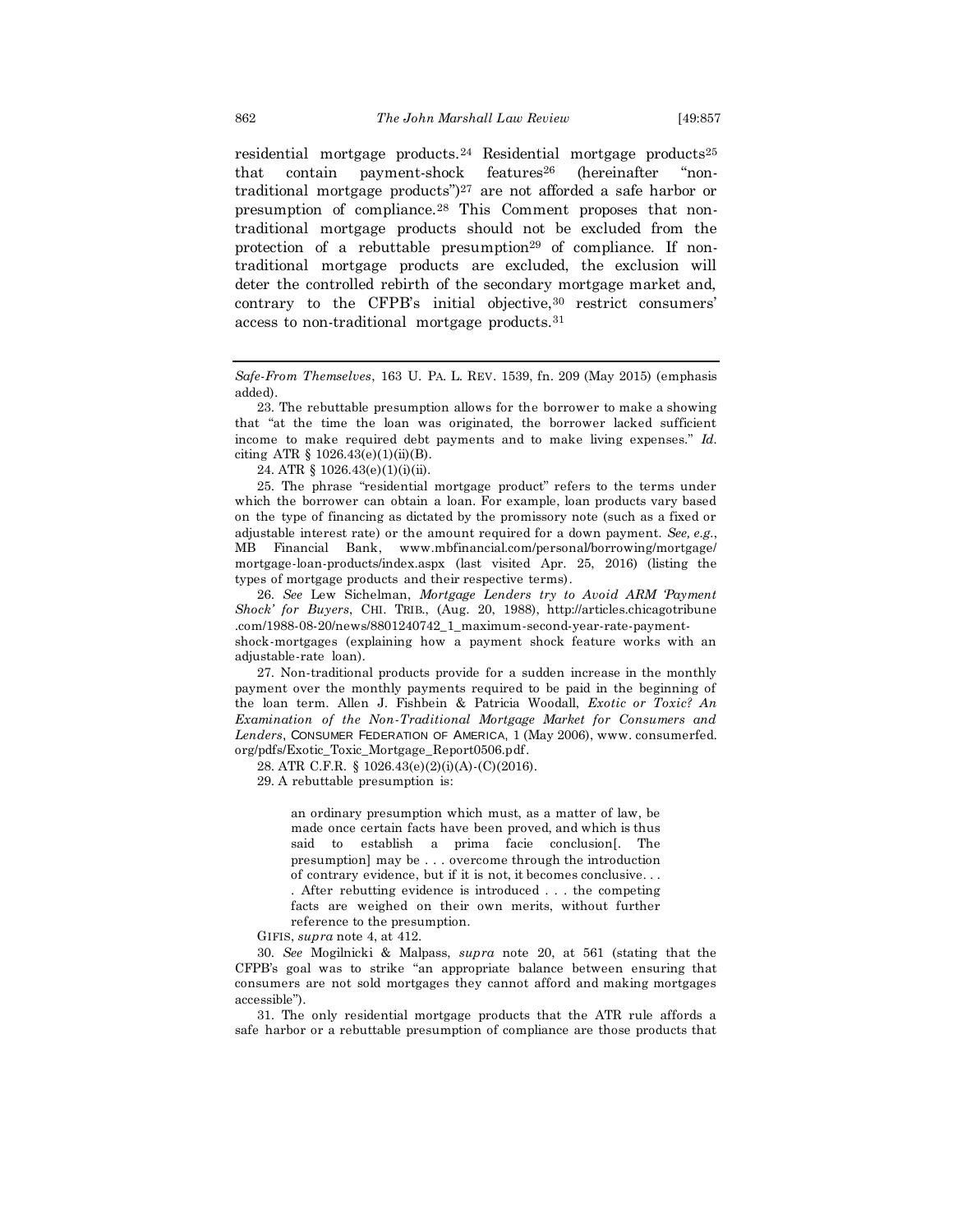Part II of this Comment examines the residential mortgage lending landscape before and after the decline of the housing market. Part III analyzes the justifications for excluding nontraditional mortgage products from the protection of a rebuttable presumption of compliance. Next, Part III evaluates the differences in ATR requirements between non-traditional mortgage products and traditional mortgage products (focusing on the 43% maximum debt-to-income ratio (hereinafter "DTI")<sup>32</sup> and the "reasonable and good faith determination").<sup>33</sup> Finally, Part III evaluates the effect the exclusion will have on the secondary mortgage market and consumers' access to non-traditional mortgage products. Part IV proposes that the framework the ATR mandates for traditional mortgage products should apply to nontraditional mortgage products because there is no substantial difference in ATR requirements between the two mortgage products. Part V concludes that non-traditional mortgage products should be afforded a rebuttable presumption of compliance.

fit the ATR's definition of qualified mortgages [hereinafter "QMs"]. ATR § 1026.43(e)(1)(i)-(ii). Non-traditional products are not QMs. ATR §  $1026.43(e)(2)(i)(A)-(C)$ . The ATR rule draws its definition of QMs from Dodd-Frank. *See* Ability-to-Repay and Qualified Mortgage Standards Under the Truth in Lending Act (Regulation Z) [hereinafter "ATR Rule and QM Standards"], 78 Fed. Reg. 6408, 6408 (Jan. 30, 2013) (codified at 12 C.F.R. 1026.43) (stating that Dodd-Frank "established . . . a certain category of mortgages, called 'qualified mortgages'" and the ATR rule is an implementation of that statutory construct). Therefore, this comment ultimately proposes that Dodd-Frank should be amended to include nontraditional products in its definition of QMs and that the distinction between QMs and non-QMs should be obliterated. However, since Dodd-Frank vested regulatory authority in the CFPB to finalize the rule regarding QMs, *Id.* at 6408. The ATR rule is the subject of this comment.

<sup>32.</sup> "A debt-to-income ratio is one way lenders measure . . . ability to manage the payments [a borrower] make[s] every month to repay the [borrowed money]." Consumer Financial Protection Bureau, *What is a Debt-to-Income Ratio? Why is the 43% Debt-to-Income Ratio Important?*, (Dec. 30, 2013), www.consumerfinance.gov/askcfpb/1791/what-debt-income-ratio-why-43-debt-income-ratio-important.html; *see also* Assured Guar. Mun. Corp. v. Flagstar Bank, FSB 2013 U.S. Dist. LEXIS 16682 at \*13 (S.D.N.Y. 2013) (stating that the DTI measures "a borrower's capacity to repay a loan.").

<sup>33.</sup> The ATR rule requires that a lender make a "reasonable and good faith determination . . . that the [borrower] will have a reasonable ability to repay the loan." ATR  $\S$  1026.43(c)(1). The ATR rule sets forth that a presumption of compliance is rebutted by a showing that the lender "did not make a reasonable and good faith determination of the [borrower's] repayment ability." ATR  $\S$  1026.43(e)(1)(ii)(B).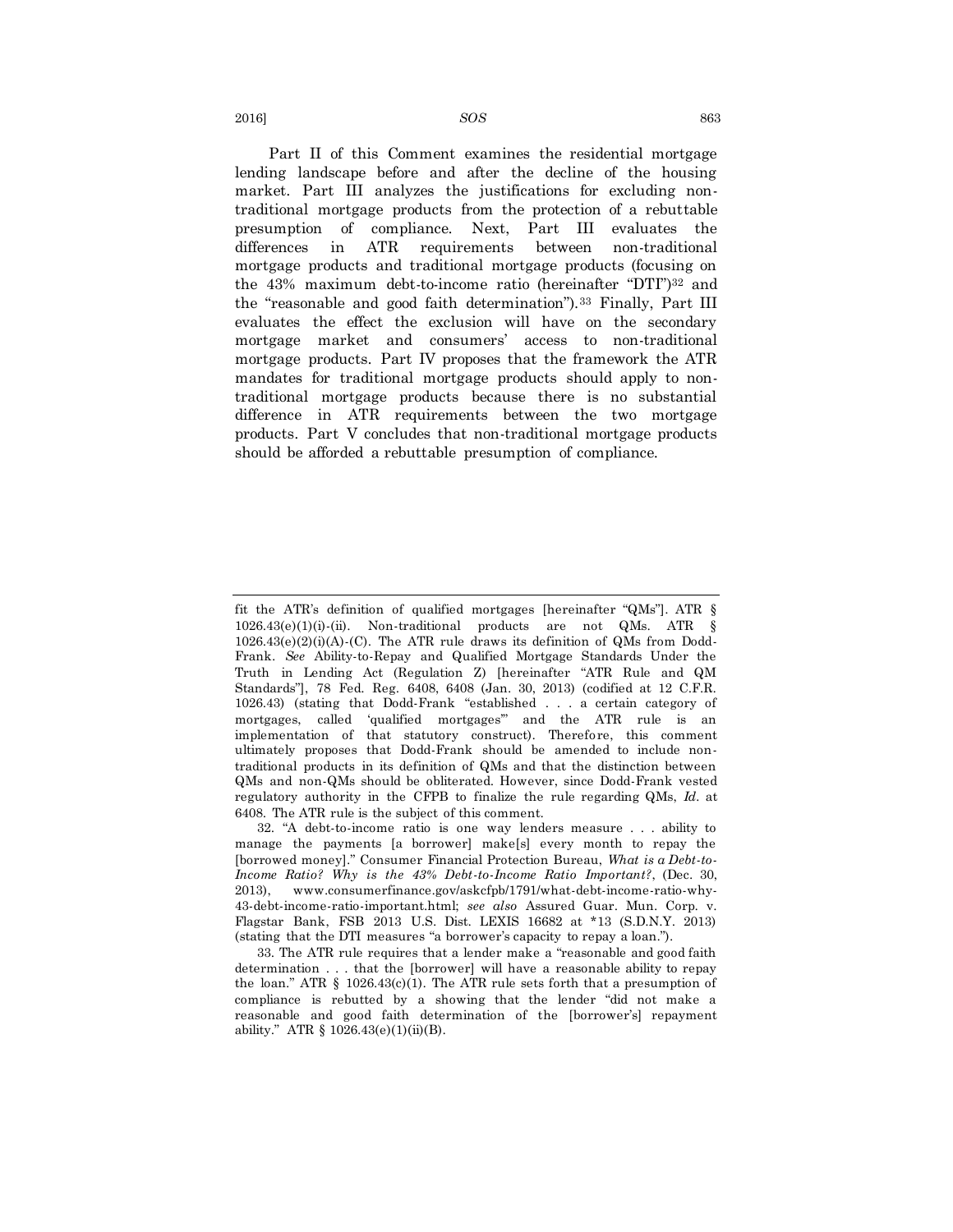## II. BACKGROUND: EXPANSION AND CONTRACTION ON THE SECONDARY MORTGAGE MARKET AND THE CONGRESSIONAL RESPONSE<sup>34</sup>

In the years before private investor activity saturated the secondary mortgage market, residential mortgage products were generally offered with a one-size-fits-all approach; there was little to no customization to fit borrowers' unique circumstances.<sup>35</sup> Once private investors entered the secondary mortgage market,<sup>36</sup> lenders began offering non-traditional mortgage products in order to entice private investors. Also, lenders relaxed underwriting guidelines,<sup>37</sup> which resulted in more types of borrowers being able to qualify for residential mortgage loans.<sup>38</sup> Private investors bought residential mortgage loans from the lenders that consummated the loans, thereby transferring the risk of the loans out of lender portfolios and onto the secondary mortgage market. The transferred risk made lenders comfortable in offering non-

<sup>34.</sup> Comprised of mortgage-backed securities, the secondary mortgage market funds the primary mortgage market by attracting funds from investors who invest in mortgage-backed securities. *See* BLACK & RABIANSKI, *supra* note 2, at pt. 10 ch. 45 para. 2. When investors purchase mortgage -backed securities, the funds from the purchase are directed "to the lenders in the primary mortgage market." *Id.* "As a result, the secondary mortgage market directly affects the amount and cost of funds in the primary market." *Id.*

<sup>35.</sup> *See* Fishbein & Woodall, *supra* note 27, at 1 (stating that the majority of mortgage products offered were either those with fixed interest rates or adjustable interest rates); *See also* Fed. Deposit Ins. Corp., *Interagency Guidance on Non-Traditional Mortgage Product Risks*, para. 2 (Apr. 20, 2014), www.fdic.gov/regulations/laws/rules/5000-5150.html [hereinafter "FDIC"] ("While some institutions have offered nontraditional mortgages for many years with appropriate risk management and sound portfolio performance, the market for these products and the number of institutions offering them has expanded rapidly.").

<sup>36.</sup> This was not the first time that private investors have participated in mortgage-backed securities. MBSs date back to at least the 19th century. Michael Simkovic, *Competition and Crisis in Mortgage Securitization*, 88 IND. L.J. 213, 214 (2013).

<sup>37.</sup> Mortgage underwriting is the process of evaluating against guidelines established by a lender the collateral underlying a loan as well as a borrower's income, assets, and credit. Mortgage underwriting guidelines control risk by requiring the collection of documentation to support a borrower's ability to repay the loan and setting limitations on various factors relevant to a borrower's risk of default. *Flagstar Bank*, 2013 U.S. Dist. LEXIS 16682, at \*11-12.

<sup>38.</sup> *See* Allan N. Krinsman*, Subprime Mortgage Meltdown: How Did it Happen and How Will it End?*, 13 J. STRUCTURED FIN. 13, 14 (2007) (stating that "the continued demand for subprime [mortgage-backed securities] may have contributed to loosened underwriting standards, which in turn resulted in the approval of borrowers who otherwise may not have qualified for mortgage loans").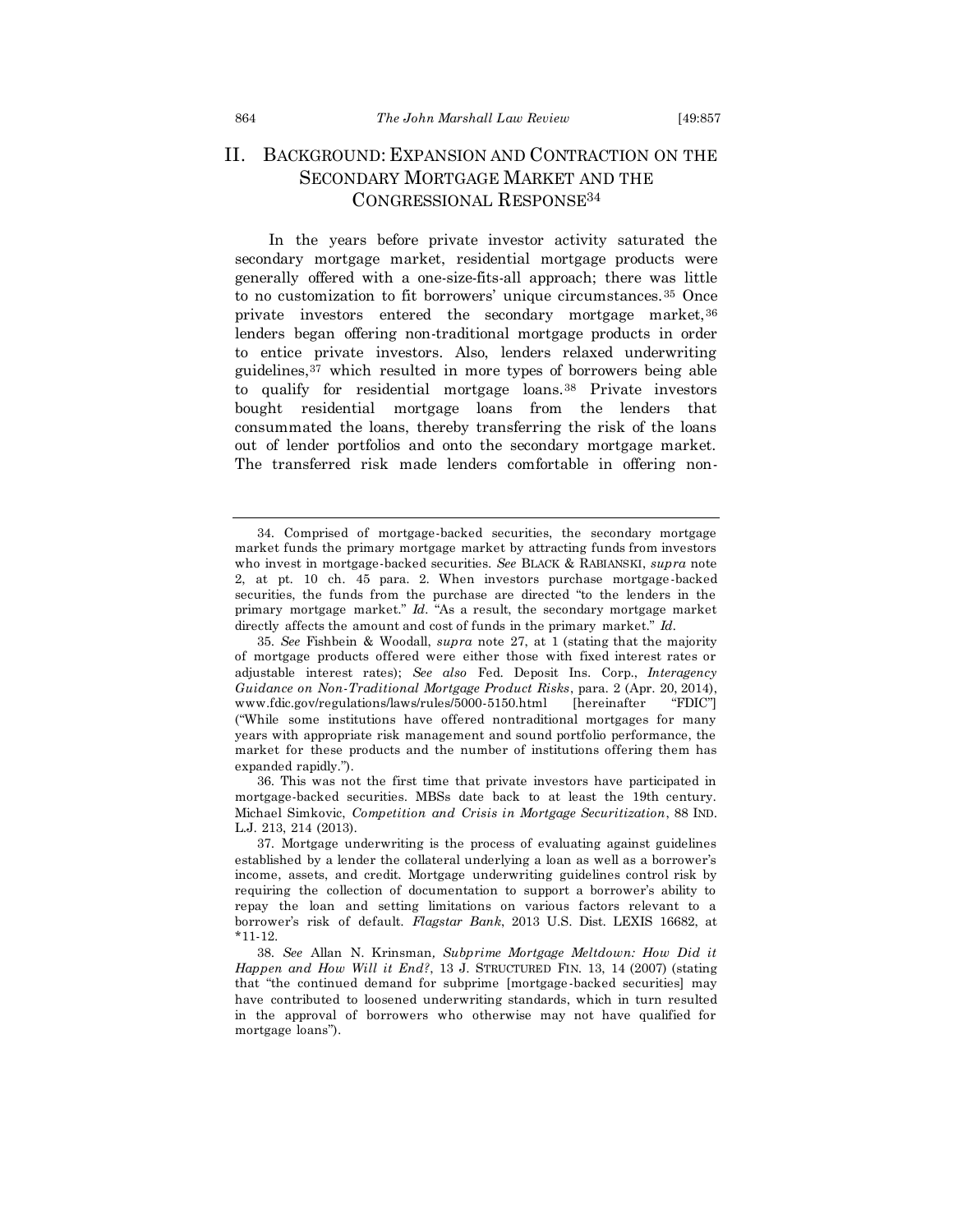traditional mortgage products because lenders did not have to keep the associated risk in their portfolios.<sup>39</sup>

The activity on the secondary mortgage market was partially to blame for the disaster of the housing market in 2007.<sup>40</sup> In response to the disaster, Congress created the CFPB.<sup>41</sup> The CFPB implemented the ATR pursuant to its rulemaking authority, and in an effort to prevent the types of lending practices that occurred during the housing boom.<sup>42</sup> The following sections of Part II of this comment give a brief overview of the residential mortgage lending landscape before and during the expansion of the housing bubble. Part II ends with an overview of the current lending landscape and Congress' response to the housing crisis.

## *A. Residential Mortgage Lending Before the Housing Bubble*

Before private investors entered the secondary mortgage market, lenders obtained funding to lend money by borrowing against depositor accounts or by issuing bonds.<sup>43</sup> Utilizing depositor accounts or bonds as funding mechanisms limited lenders' capacity to offer residential mortgages because the "demand for [loans] increased more rapidly" than that of lenderissued bonds or depository accounts.<sup>44</sup>

After loans were closed and funded, borrowers began making monthly payments and lenders retained the loans in their portfolios. Loan retention meant that the risk associated with extending financing to borrowers was absorbed by lenders' portfolios. For example, on fixed-rate mortgages, lenders' portfolios absorbed any loss that occurred if market interest rates adjusted upward.<sup>45</sup> The absorption of loss is exactly what happened in the

<sup>39.</sup> *See Examining the Securitization of Mortgages and Other Assets: Hearing Before the Subcomm. on Sec., Ins., and Inv.*, 111th Cong. (Oct. 7, 2009) [hereinafter "*Securitization Hearing"*] (statement of Patricia A. McCoy, Professor of Law, Univ. of Conn. Sch. of Law), www.gpo.gov/fdsys/pkg/CHRG-111shrg397/html/CHRG-111shrg397.htm (stating that loan origination models during the housing bubble encouraged lenders to "pass the trash").

<sup>40.</sup> *See* Bank of New York v. Raftogianis, 13 A.3d 435, 441 (N.J. Super. Ct. Ch. Div. 2010) (stating that because securitizations became increasingly complex and widespread, they contributed to the "crisis in the financial markets").

<sup>41.</sup> Dodd-Frank, 12 U.S.C. § 5491 (2016).

<sup>42.</sup> Dodd-Frank § 5512.

<sup>43.</sup> Comptroller of the Currency, Administrator of National Banks, Asset Securitization: Comptroller's Handbook 2 (Nov. 1997), www.occ.gov/publi cations/publications-by-type/comptrollers-handbook/assetsec.pdf.

<sup>44.</sup> *Mortgages Proposal Hearing*, *supra* note 3, at 228 (statement of Lewis Ranieri).

<sup>45.</sup> *See id.* at 232 (statement of Lewis Ranieri) (explaining that inviting private investors to participate in the secondary mortgage market would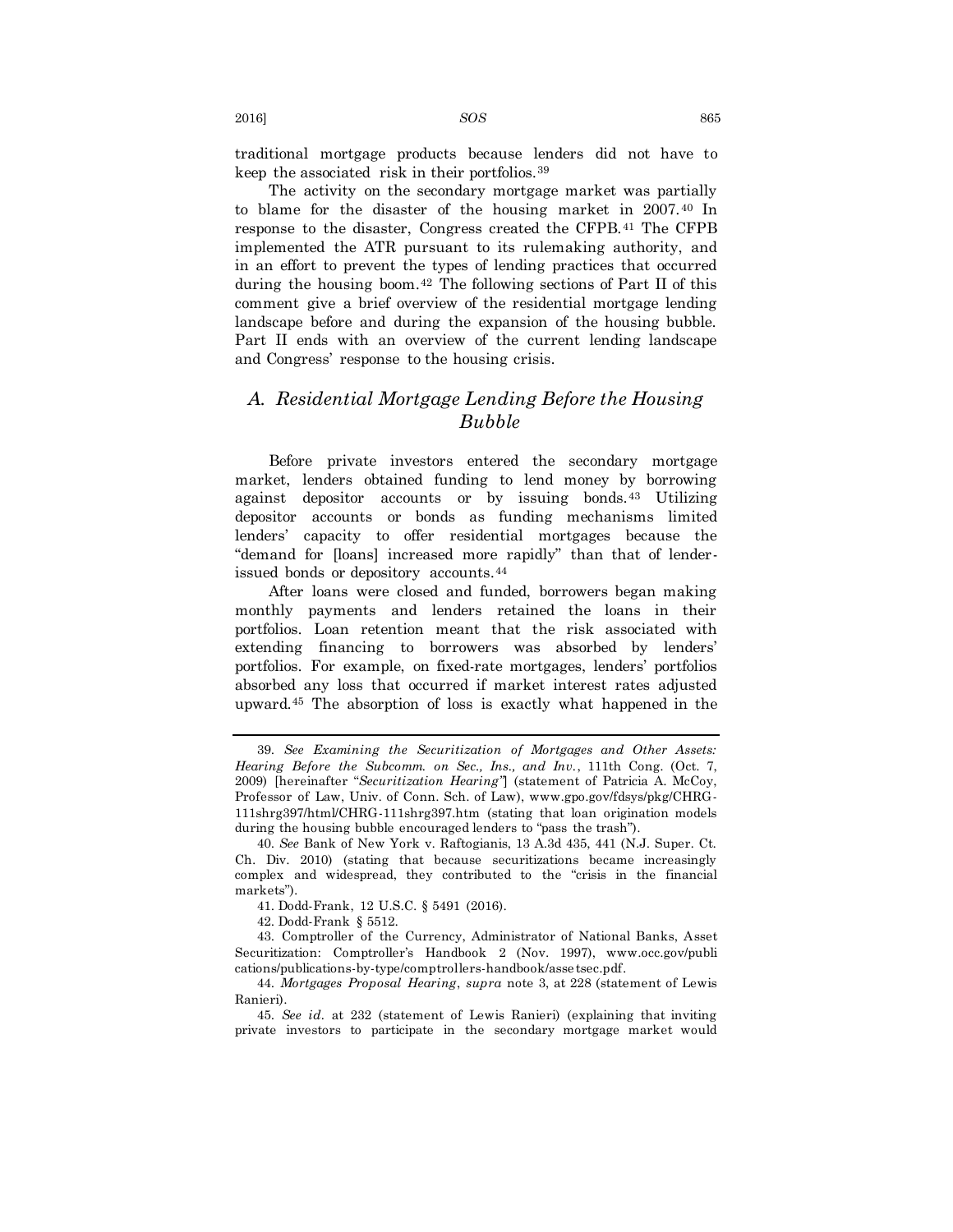early 1980s when interest rates significantly increased above that of the interest rates on the portfolios of fixed-rate mortgages.<sup>46</sup> As a result of the increase in interest rates, the Federal National Mortgage Association<sup>47</sup> lost millions of dollars in 1981 and 1982.

On the other hand, the practice of retaining mortgage loans in lenders' portfolios incentivized lenders to underwrite loans based on what risk the lenders were willing to absorb.<sup>48</sup> Financing was extended based upon several factors regarding borrowers' ability to repay the banks. <sup>49</sup> Lenders required borrowers to provide documentation to support their income and debts.<sup>50</sup> Some lenders would only lend exclusively to borrowers who had a previous depository relationship with the financial institution, <sup>51</sup> which made lenders with relationship banking programs more

48. *See Securitization Hearing, supra* note 39 (statement of Patricia A. McCoy) (stating that once private investors entered the secondary mortgage market "[l]enders cared less about underwriting because they knew investors would bear the brunt if the loans went belly up.').

49. *See e.g., Know What Lenders Look For: Improve Your Chances of Getting a Loan by Learning what Lenders Look for* [hereinafter "*Know What Lenders Look For"],* WELLS FARGO*,* www.wellsfargo.com/financial-education/ credit-management/five-c/ (last visited Apr. 25, 2016) (reciting the "5 C's" of credit that lenders use to assess the credit risk of an individual borrower); *see also* Dickerson, *supra* note 2, at 397-99 (Apr. 2009) (explaining that mortgage lending "[u]ntil the late 1970s" most often required documentation of borrowers' "income and assets").

50. *See* Jeff Holt, *A Summary of the Primary Causes of the Housing Bubble and the Resulting Crisis: A Non-Technical Paper*, 8 J. of Bus. Inquiry 120, 124 (2009) www.uvu.edu/woodbury/docs/summaryoftheprimarycauseofthehousing bubble.pdf ("[B]orrowers . . . had to prove that their income was sufficient to ensure that the monthly mortgage payments would be manageable."); s*ee also*  Chris Isidore, *Liar Loans: Mortgage Woes Beyond Subprime*, CNN (Mar. 19, 2007), http://money.cnn.com/2007/03/19/news/economy/next\_subprime/index. htm (predicting that reduced documentation loans that became prevalent in 2004 and 2005 would contribute to a housing bubble bust).

51. Relationship lending is the practice of using a borrower's financial habits across different financial products with the same bank to assess whether that bank should extend financing. *See generally* Sreedhar Bharath et al., *So what do I get? The Bank's View of Lending Relationships,* 85 J. FIN. ECON. 368-419 (2007) www18.georgetown.edu/data/people/sd/publication-7506.pdf (discussing the impacts of relationship banking on lenders and borrowers).

alleviate some of the interest rate risk to thrifts associated with the "traditional attitude of 'originate and hold'.")

<sup>46.</sup> *Id.* at 207 (statement of David O. Maxwell, Chairman and Chief Exec. Officer, Fed. Nat'l Mortg. Ass'n).

<sup>47.</sup> Federal National Mortgage Association [hereinafter "Fannie Mae" is a government-sponsored enterprise created in response to the crisis of the Great Depression. Federal Housing Finance Agency, Office of the Inspector General, *History of the Government-Sponsored Enterprises*, http://fhfaoig.gov/ LearnMore/History (last visited Apr. 25, 2016). Generally, Fannie Mae is responsible for "creating liquidity in the mortgage market." *Id.*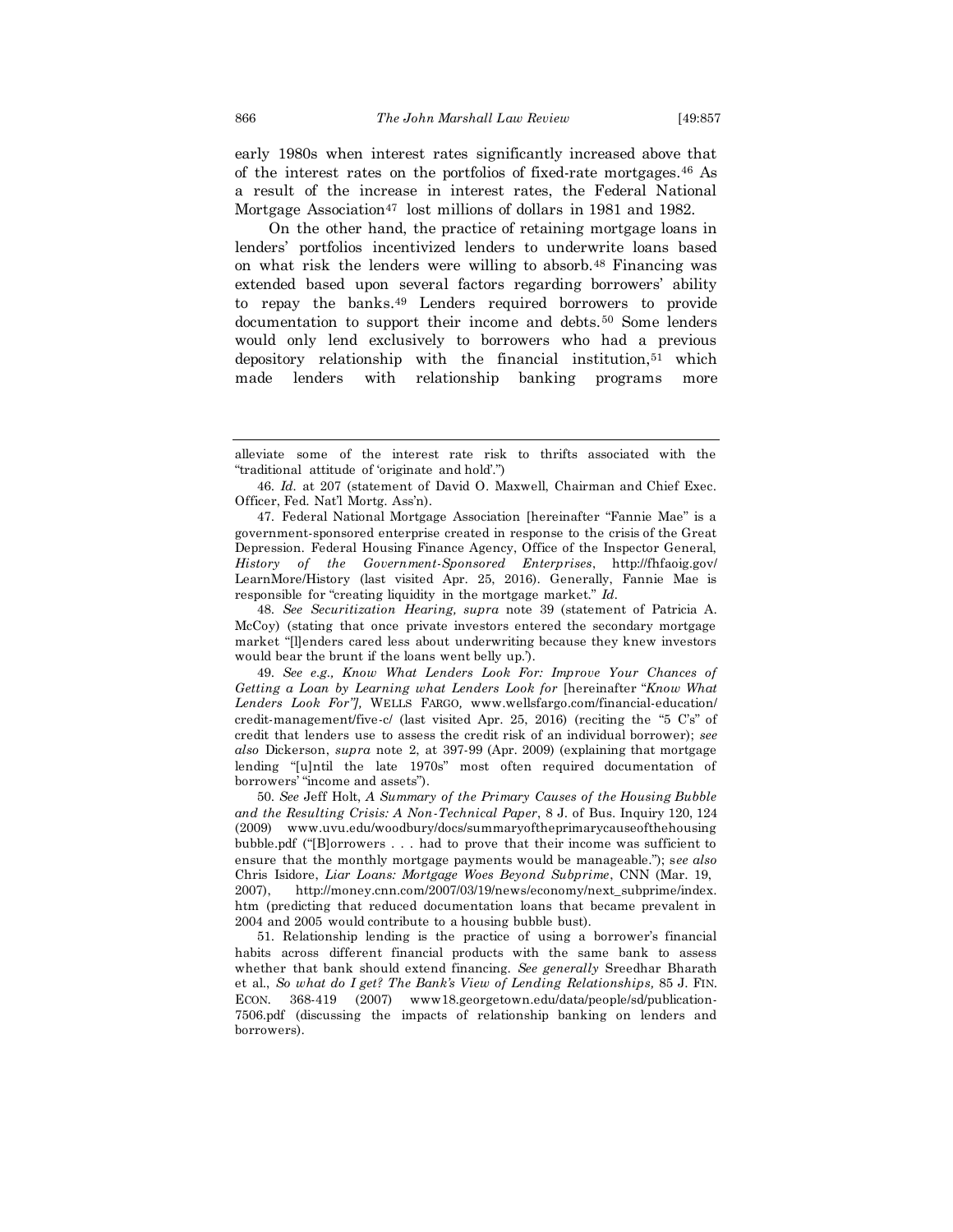2016] *SOS* 867

comfortable with extending financing to those borrowers who had established relationships with the bank. 52

## *B. Expansion: Residential Mortgage Lending During the Housing Bubble*

After 2003, private investor activity in the secondary mortgage market more than tripled from 12% to 38% of residential mortgage originations.<sup>53</sup> By 2005, private investor activity in the secondary mortgage market accounted for approximately half "of all new securitizations."<sup>54</sup> With this increase in capital from private investors, the secondary mortgage market provided an effective means to fund home purchases.<sup>55</sup> Rather than relying on borrowing against depositor accounts and issuing bonds, lending institutions relied upon the proceeds earned from the sale of pools of mortgage loans to fund mortgage lending.<sup>56</sup> Purchasers of pools of mortgage loans included a wide variety and amount of investors, which eased the restriction on available capital for residential mortgage loan originations.<sup>57</sup> In a securitization the pooled mortgage loans are sold to investors,<sup>58</sup> thereby transferring the

55. *Sec. Indus. and Fin. Markets Ass'n, Investor's Guide: Mortgage-Backed Securities (MBS) and Collateralized Mortgage Obligations (CMOs)* 1 (2010) [hereinafter "*Investor's Guide"*], www.fidelity.com/static/dcle/learning-center /documents/MBS-CMOs.pdf.

<sup>52.</sup> *See* Elyas Elyasiani & Lawrence G. Goldberg, *Relationship Lending: A Survey of the Literature* 56 J. ECON. & BUS. 315-330, 315-316 (Mar. 2004) (stating that the amount of information that a lender gathers throughout the financial relationship with the borrower is "valuable" to the lender's decision on whether to extend financing).

<sup>53.</sup> Viral Acharya et al., *Guaranteed to Fail: Fannie Mae, Freddie Mac, and the Debacle of Mortgage Finance 33*, http://research.stlouisfed.org/conferences /gse/White.pdf.

<sup>54.</sup> Ronel Elul, *Securitization and Mortgage Default* 3 (Research Dep't, Fed. Reserve Bank of Phila., Working Paper No. 09-21/R, 2011), www.philadelphiafed.org/research-and-data/publications/workingpapers/2009/wp09-21R.pdf.

<sup>56.</sup> *See* David Luttrell, Harvey Rosenblum, & Jackson Thies, *Understanding the Risks Inherent in Shadow Banking: A Primer and Practical Lessons Learned* 24 (Fed. Reserve Bank of Dallas, No. 18 Nov. 2012) (stating that the "demand for [mortgage-backed] securities . . . generates more mortgage lending to supply mortgage pools").

<sup>57.</sup> *See id.* at 9 (explaining the process of shadow banking).

<sup>58.</sup> In a securitization:

<sup>[</sup>t]o obtain funds to make more loans, mortgage lenders pool groups of loans with similar characteristics to create securities or sell the loans to issuers of mortgage securities. As the borrowers whose loans are in the pool make their mortgage payments, the money is collected and distributed on a pro rata basis to the holders of the securities.

*Quick Guide*, *supra* note 3, at 4.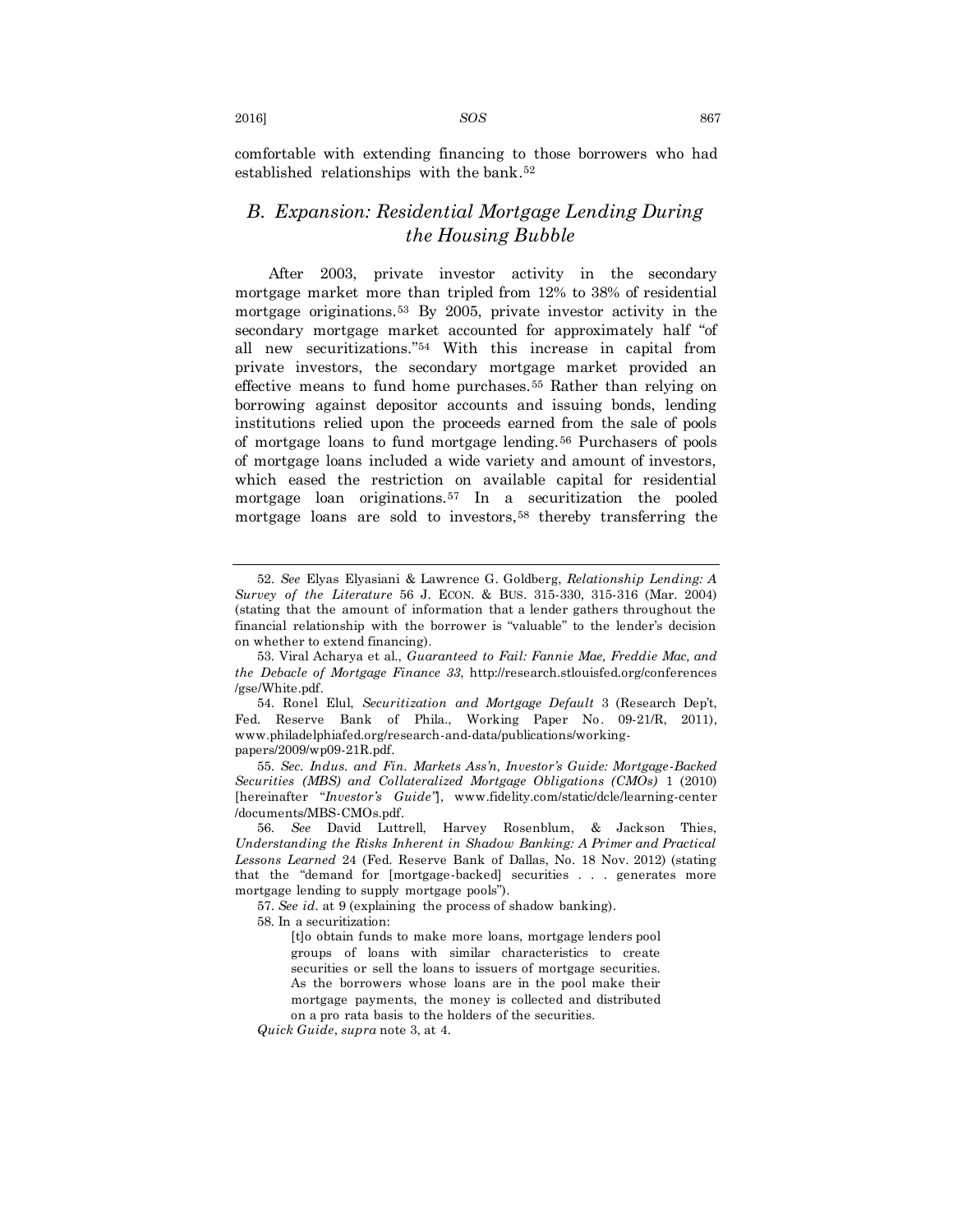risk associated with those loans from the lender's portfolio onto the investor's portfolio.<sup>59</sup>

Once lenders were able to use securitization as a means to escape the risks of residential lending,  $60$  lenders' goals changed from extending financing to a creditworthy borrower to extending financing that would be a suitable investment risk for a third party investor.<sup>61</sup> Underwriting standards loosened while lenders aggressively closed more loans.<sup>62</sup> For example, instead of relying upon documents that would evidence a borrower's income and debt, a lender would rely upon the figures the borrower stated on the loan application.<sup>63</sup>

In addition to relaxing underwriting methods, lenders began to offer non-traditional mortgage products to borrowers who were traditionally deemed unqualified for these products.<sup>64</sup> The next three sub-sections briefly outline the features of three nontraditional mortgage products: negative amortization loans, interest-only loans, and balloon loans.

### *1. Negative Amortization*

A negative amortization loan offers extremely low minimum payments at the beginning of the loan's term.<sup>65</sup> The loan payments consist of only payments that cover a fraction of the accruing interest on the loan.<sup>66</sup> Sophisticated borrowers tend to take

62. U.S. Dep't of Hous. and Urban Dev., REPORT TO CONGRESS ON THE ROOT CAUSES OF THE FORECLOSURE CRISIS vii (Jan. 2010), www.huduser.gov/portal/publications/Foreclosure\_09.pdf.

63. Cyprus Credit Union v. Dehlin, No. 09-20955, 2011 WL 1261623, (March 31, 2011), at \*2 (Bankr. Utah) (explaining that the residential mortgage loan the debtors received was based upon a statement of the debtors' income rather than documented verification of the income).

64. *See* Fishbein & Woodall, *supra* note 27, at 1 (stating that nontraditional products were traditionally reserved for "wealthier" or more "sophisticated" borrowers).

65. *See* Fed. Deposit Ins. Corp., *Interest-Only Mortgage Payments and Payment Option-ARMs: Are they for you?*, FDIC (Oct. 31, 2006), www.fdic.gov/consumers/consumer/interest-only/ (stating that the payments on a negative amortization loan "may not cover all of the interest owed"). 66. *Id.*

<sup>59.</sup> *See id.* at 1 (explaining that this is a simplified description of what occurs when mortgage loans are securitized. While the investor takes on the risk through her investment, the risk, on paper, lies with a trust created for the special purpose of securitization.).

<sup>60.</sup> *See* Adam J. Levitin, *The Paper Chase: Securitization, Foreclosure, and the Uncertainty of Mortgage Title*, 63 Duke L.J. 637, 649 (Dec. 2013) (highlighting the shift of risk from the financial institution that created the trust to the trust's investors).

<sup>61.</sup> *See* McLean & Nocera, *supra* note 17, at 134 (stating that investors' funneling of money into securitizations was "dictating what kind of mortgages they would buy and at what price").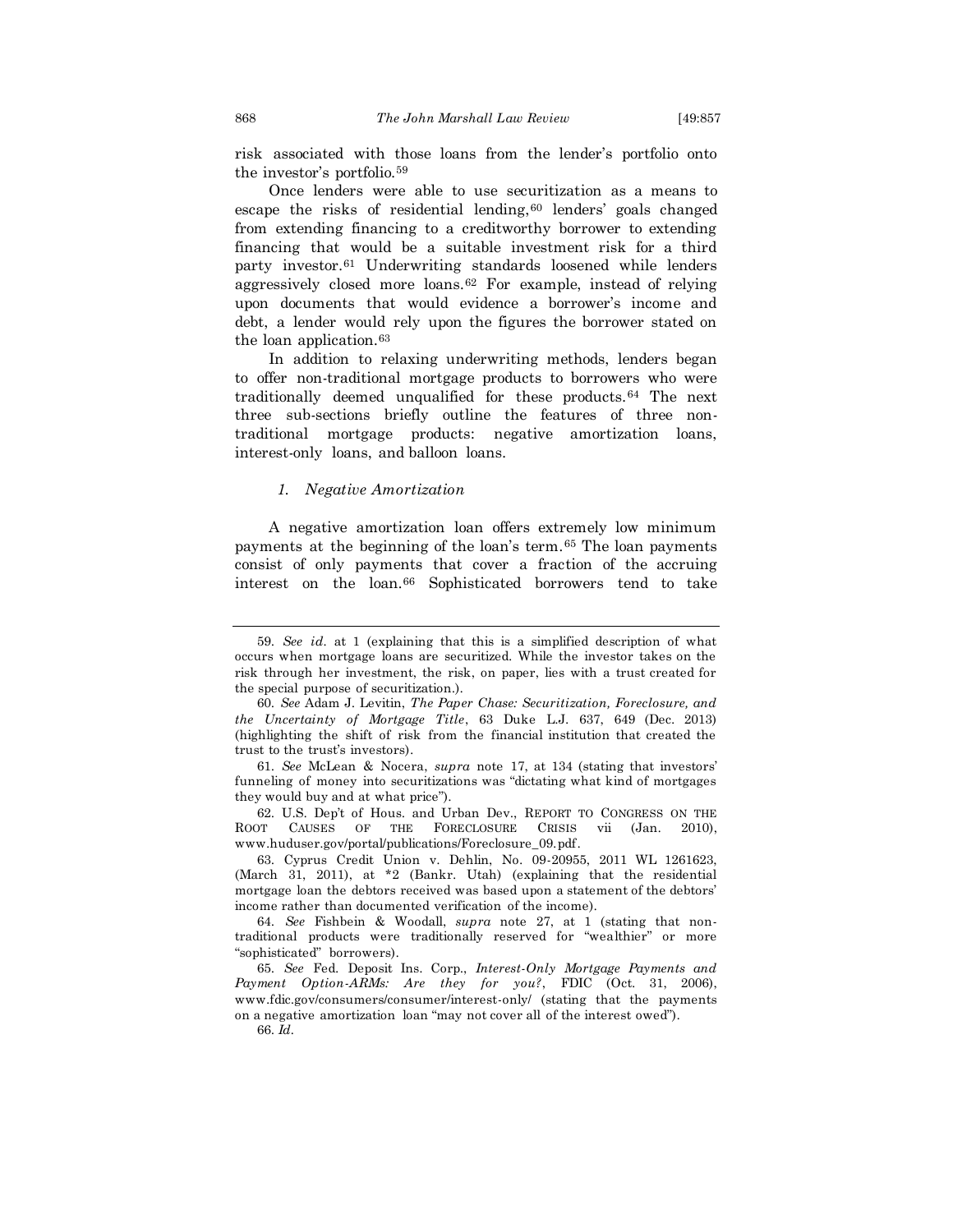advantage of these low payments to participate in other investment activities.<sup>67</sup> However, during the period of low monthly payments, the interest that the borrower is not paying accrues on top of the principal balance,<sup>68</sup> which yields a principal balance that is more than what was originally borrowed.<sup>69</sup> When the period of low monthly payments is over, the payments significantly increase to cover the outstanding principal balance and the interest that has accrued on the principal balance.<sup>70</sup> The new payments are amortized over the period of time specified in the mortgage loan documents.<sup>71</sup>

For example, in *Wells Fargo Bank v. Kristall*, <sup>72</sup> the note that was associated with the mortgage upon which Wells Fargo was foreclosing had a negative amortization provision.<sup>73</sup> Although the principal sum of the note was \$568,000, the principal sum had the potential to increase to \$710,000 because of negative amortization.<sup>74</sup> As explained in the previous paragraph, the negative amortization in Kristall's case stood to increase the principal by 125% of the original amount borrowed.<sup>75</sup>

### *2. Balloon Loans*

A balloon loan requires monthly payments that may be reasonably affordable at the beginning of the loan term.<sup>76</sup> However, by the end of the loan term the loan calls for one large "lump-sum" payment to pay the loan in full.<sup>77</sup> Like negative amortization loans, balloon loans offer an incentive to

71. *Id.*

77. *Id.*

<sup>67.</sup> *See* Fishbein & Woodall, *supra* note 27, at 1.

<sup>68.</sup> *See* Great Lakes Higher Education Corporation & Affiliates, *Top Six Ways to Reduce What You Owe*, GREAT LAKES, www.mygreatlakes. org/educate/knowledge-center/reduce-what-you-owe.html (last visited Apr. 25, 2016) (explaining capitalization in terms of interest on student loans where the student borrower ends up paying interest on interest).

<sup>69.</sup> *Id.*

<sup>70.</sup> *See* Fed. Deposit Ins. Corp., *supra* note 35 (explaining how negative amortization works for an \$180,000 mortgage loan).

<sup>72.</sup> Wells Fargo Bank v. Kristall, No. 27927-11 2014 LEXIS 4063 (N.Y. App. Div. Sept. 8, 2014).

<sup>73.</sup> *Id.* at \*1.

<sup>74.</sup> *Id.*

<sup>75.</sup> *Id.; see also* Second Amended Complaint at 12-13, California v. Countrywide Fin. Corp., No. LC081846, 2008 WL 4615941 (Cal. App. Dep't Super. Ct. filed June 25, 2008) (explaining how the principal balance on a particular negative amortization loan could increase from \$460,000 to \$523,792 and the monthly payments could increase from \$1,480 to \$3,748).

<sup>76.</sup> *See generally* Consumer Financial Protection Bureau, *What is a Balloon Loan? When Is one Allowed?*, (Dec. 30, 2013), www.consumerfinance .gov/askcfpb/104/what-is-a-balloon-loan.html (explaining the payment features of a balloon loan).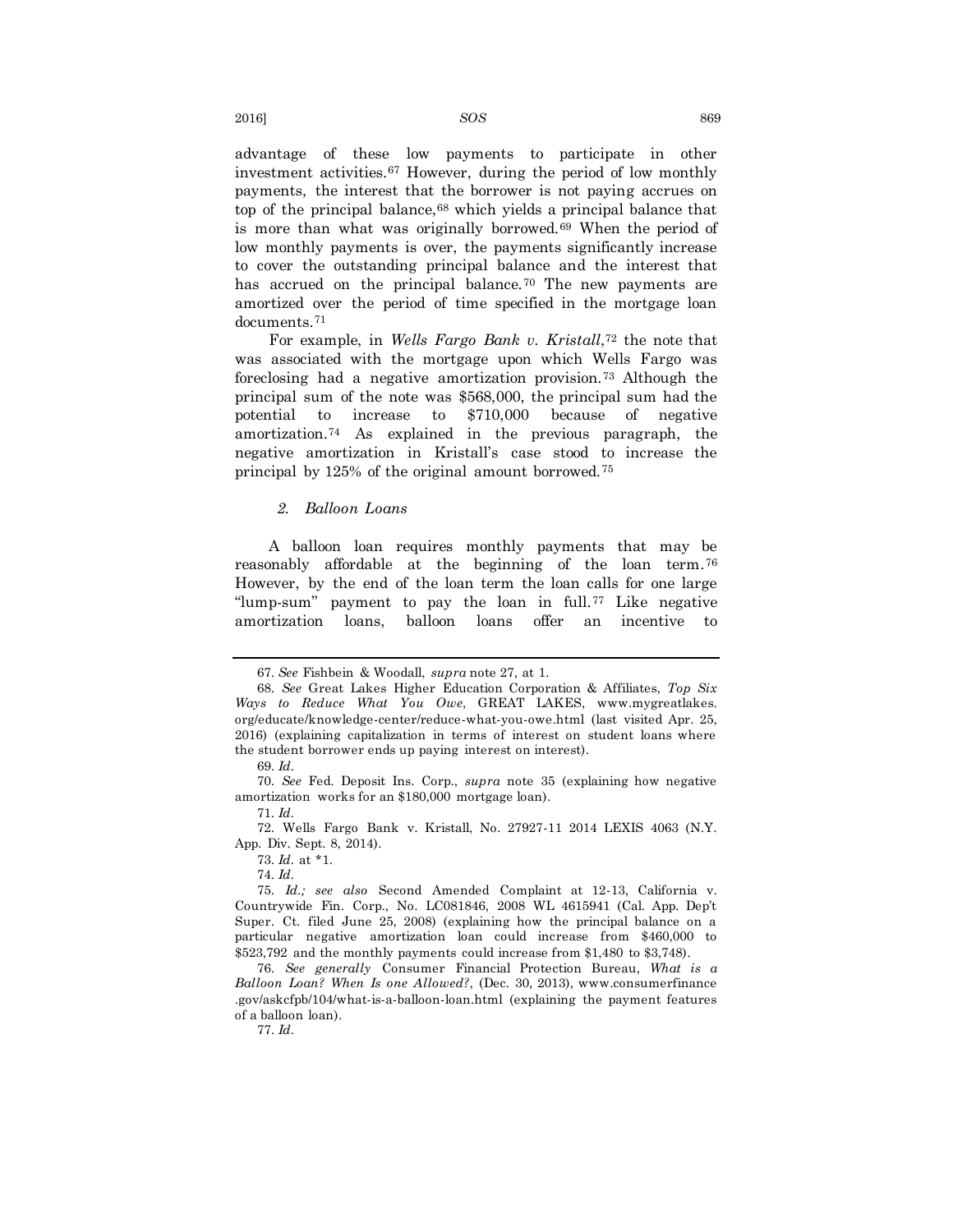sophisticated borrowers who want to free up capital for other investment activities.<sup>78</sup>

For example, in the bankruptcy of Terra Hooper Smith,<sup>79</sup> Smith's \$51,200 balloon loan required equal payments of \$542.07 for a term of 12 years at 12.39% interest, and one large payment at the end of the term to pay the loan in full.<sup>80</sup> The initial payments of \$542.07 were not enough to pay the loan in full.<sup>81</sup> This resulted in the bank's claim that the borrowers owed \$50,583 at the end of the term.<sup>82</sup> Unlike the negative amortization loan in *Kristall*, the principal balance of Smith's loan never increased above the original amount borrowed.

### *3. Interest-Only Loans*

An interest-only loan allows the borrower to make payments consisting of only the interest due on the loan.<sup>83</sup> The interest-only payments continue for an amount of time specified in the mortgage loan documents, usually five or ten years.<sup>84</sup> After the interest-only period, the monthly payments increase to reflect the amount due to repay the principal and interest in full by the end of the loan term.<sup>85</sup>

## *C. Contraction: Residential Mortgage Lending After the Housing Bubble*

Once the housing bubble burst, private investors retreated from the secondary mortgage market.<sup>86</sup> This retreat left the

<sup>78.</sup> *See* Fishbein & Woodall, *supra* note 27, at 1 (stating that low payments are attractive to sophisticated borrowers so that the borrowers may "capitalize on other investment opportunities").

<sup>79.</sup> In re Smith, No. 12-07447-8-SWH, 2013 LEXIS 3443 (Bankr. E.D. N.C. 2013).

<sup>80.</sup> *Id.* at \*1.

<sup>81.</sup> In order to pay the loan in full at the end of the term, Smith's monthly payments should have been \$684.61 per month. *See Mortgage Calculator*, BANKRATE.COM www.bankrate.com/calculators/mortgages/mortgagecalculator.aspx (input the loan characteristics into the calculator in order to obtain the resulting monthly payment).

<sup>82.</sup> *Smith*, 2013 LEXIS 3443, at \*1.

<sup>83.</sup> Fishbein & Woodall, *supra* note 27, at 3.

<sup>84.</sup> *Id.*

<sup>85.</sup> *Id.*

<sup>86.</sup> John Griffith, *The Federal Housing Administration Saved the Housing Market*, CENTER FOR AMERICAN PROGRESS (Oct. 11, 2012), www.americanprogress.org/issues/housing/report/2012/10/11/40824/the-federal -housing-administration-saved-the-housing-market/ ("As private investors retreated from the mortgage business in the wake of the worst housing crisis since the Great Depression, the Federal Housing Administration increased its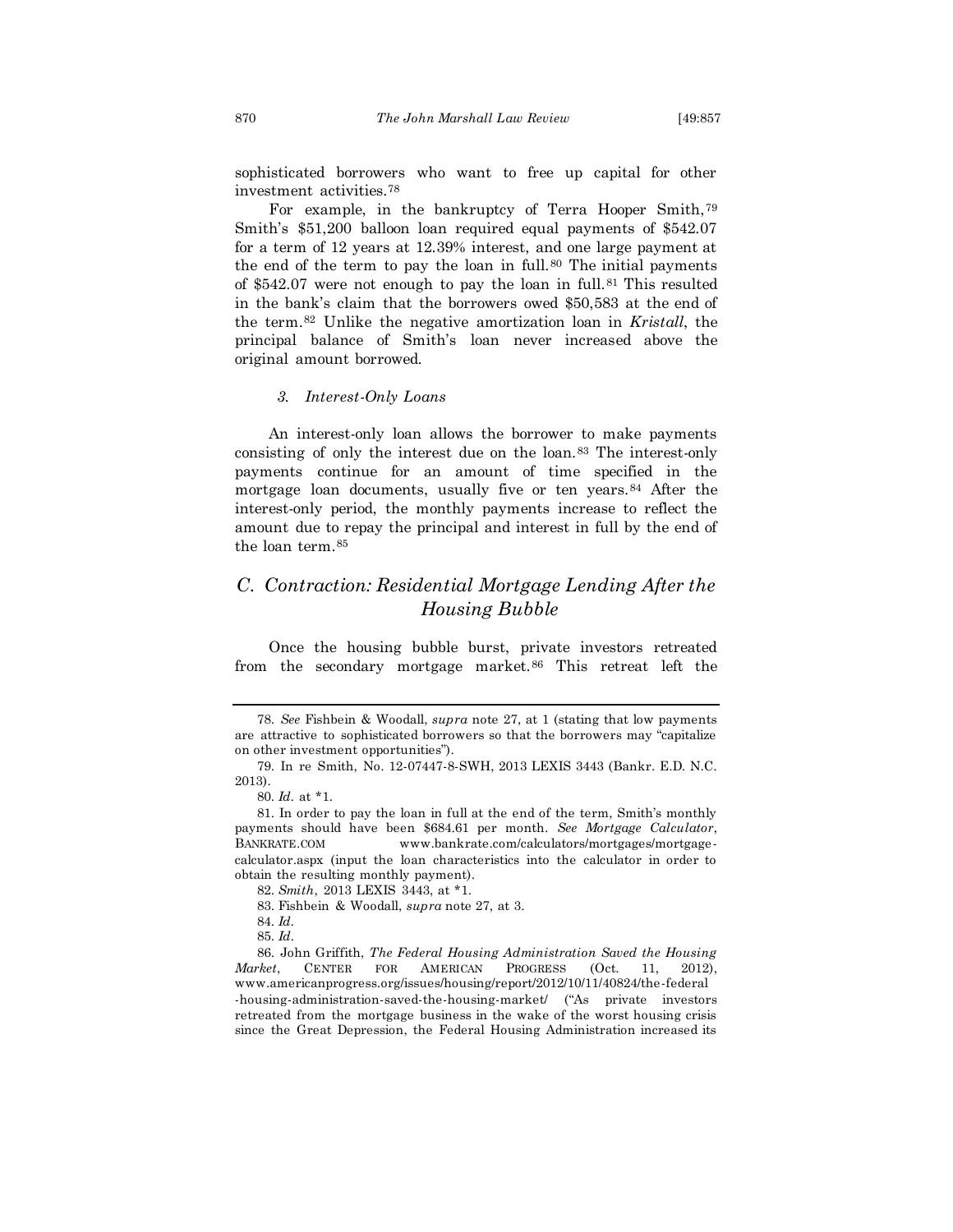alternate investors – government-sponsored enterprises (hereinafter "GSEs") – as the primary participants in the secondary mortgage market.<sup>87</sup> "In the first half of 2010, the GSEs accounted for a whopping 64% of all single-family mortgage securities."<sup>88</sup>

Congress responded to the depressed housing market with the passage of the Dodd-Frank Wall Street Reform and Consumer Protection Act of 2010 ("Dodd-Frank").<sup>89</sup> Dodd-Frank's purpose was to provide "financial regulatory reform" and to protect "investors and consumers" from the aggressive lending practices that occurred during the bubble.<sup>90</sup>

Additionally, Dodd-Frank created the Consumer Financial Protection Bureau (hereinafter "CFPB") for the purpose of "enforc[ing] Federal consumer financial law consistently [to ensure] that all consumers have access to markets for consumer financial products and services and that markets for consumer financial products and services are fair, transparent, and competitive."<sup>91</sup> One of the CFPB's functions is to "issu[e] rules, orders, and guidance implementing Federal consumer financial law."<sup>92</sup> When issuing rules under federal consumer financial laws, the CFPB must consider the impact of the rule on consumers and "the potential reduction of access by consumers to consumer Financial products."<sup>93</sup> Pursuant to its rulemaking authority, the CFPB implemented the Ability-to-Repay rule (hereinafter "ATR").<sup>94</sup>

## *D. Congressional Response: Defining a Qualified Mortgage Under the ATR*

The scope of the ATR is limited to closed-end consumer credit transactions that are secured by a dwelling (hereinafter "covered transactions").<sup>95</sup> Covered transactions are divided into two groups: qualified mortgages and non-qualified mortgages.<sup>96</sup> The main distinction between qualified mortgages and non-qualified mortgages is that qualified mortgages are afforded the protection of either a safe harbor or rebuttable presumption of compliance.

insurance activity to keep money flowing into the market.").

<sup>87.</sup> Acharya, *supra* note 53, at 56.

<sup>88.</sup> *Id.*

<sup>89.</sup> Dodd-Frank 12 U.S.C. §§ 5301-5641 (2016).

<sup>90.</sup> H.R. Rep No. 111-517, at 1 (2010) (Conf. Rep.).

<sup>91.</sup> Dodd-Frank § 5511(a).

<sup>92.</sup> Dodd-Frank § 5511(c)(5).

<sup>93.</sup> Dodd-Frank § 5512(b)(2)(A)(i)

<sup>94.</sup> ATR 12 C.F.R. § 1026.43 (2016).

<sup>95.</sup> ATR § 1026.43(a).

<sup>96.</sup> *See* ATR § 1026.43 (e) (carving out special rules for qualified mortgages).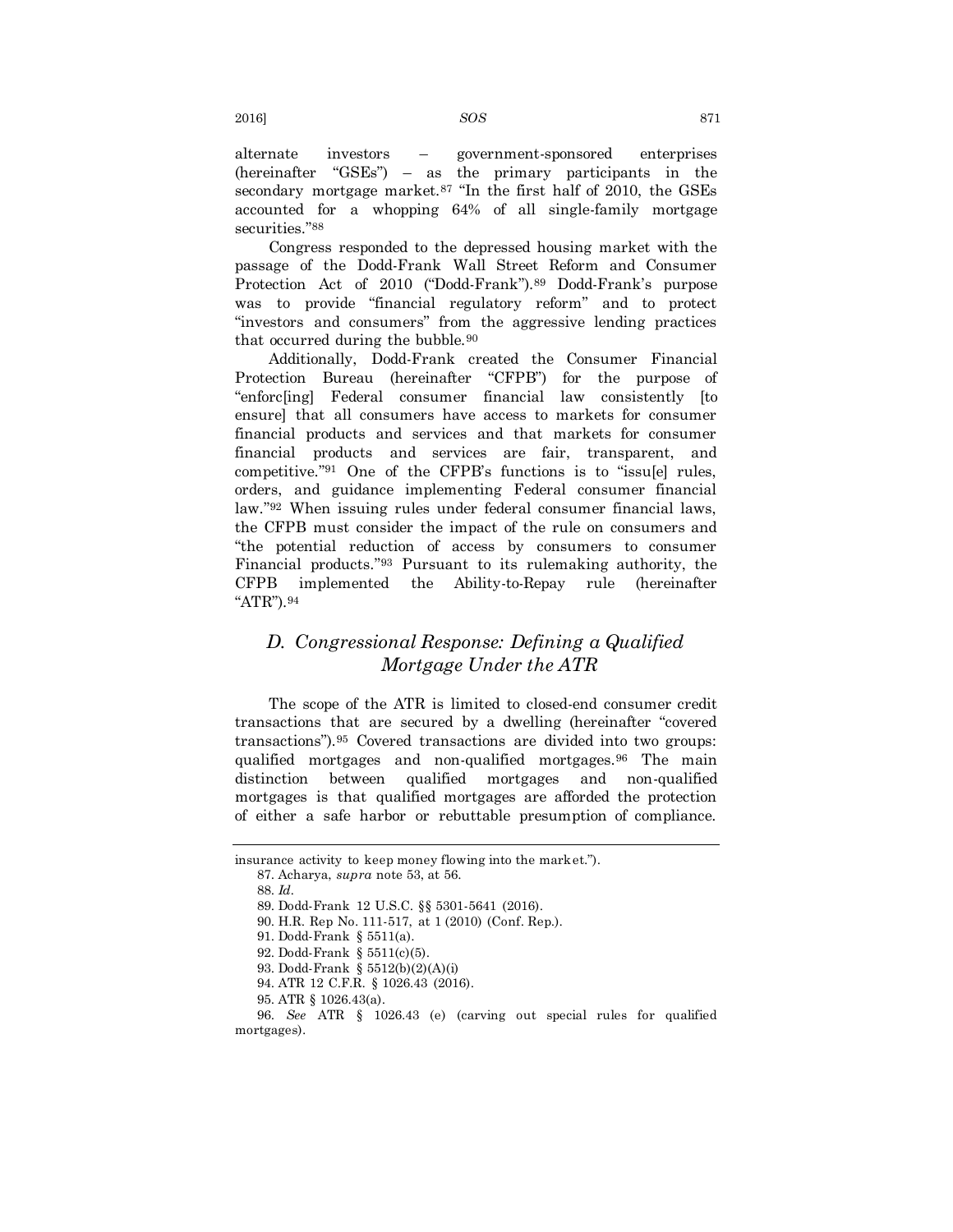Non-qualified mortgages are ineligible for these protections.<sup>97</sup> The main similarity is that both types of loans require the lender to extend financing to the borrower on the basis of the borrower's reasonable ability to repay the loan.<sup>98</sup>

### *1. Qualified Mortgages<sup>99</sup>*

Generally, the ATR defines a qualified mortgage as one that is a traditional mortgage product that has a term that "does not exceed 30 years."<sup>100</sup> Qualified mortgages cannot have excessive "points and fees [that are] payable in connection with the loan."<sup>101</sup> The ATR goes further to designate a conservative underwriting methodology for the borrower's "mortgage-related obligations," and other "current debt obligations."<sup>102</sup> Finally, the ATR proscribes a maximum debt-to-income ratio of 43% for qualified mortgages, 103 which must be substantiated by documenting and verifying the borrower's income and obligations.<sup>104</sup>

Qualified mortgages are afforded the protection of a safe harbor, or a rebuttable presumption of compliance in the case of a higher priced transaction.<sup>105</sup> The presumption of compliance can be rebutted by a showing that the lender "did not make a reasonable and good faith determination of the [borrower's] repayment ability at the time of consummation" and that the lender knew that extending financing to the borrower "would leave the [borrower] with insufficient residual income or assets."<sup>106</sup>

### *2. Non-qualified Mortgages<sup>107</sup>*

Under the ATR, non-traditional mortgage products are nonqualified mortgages. <sup>108</sup> The general requirements for non-qualified mortgages mandate that non-qualified mortgages be consummated based on the same standards as qualified mortgages that are afforded a rebuttable presumption of compliance.<sup>109</sup> Both the non-

<sup>97.</sup> ATR § 1026.43(e)(1).

<sup>98.</sup> ATR § 1026.43(c)(2), (e)(1)(ii).

<sup>99.</sup> Throughout this comment, the term "qualified mortgages" is used interchangeably with the term "traditional mortgage products."

<sup>100.</sup> See ATR § 1026.43(e)(2)(i)-(ii) (excluding mortgage loans that have features of non-traditional mortgage products).

<sup>101.</sup> ATR § 1026.43(e)(2)(iii).

<sup>102.</sup> ATR § 1026.43(e)(2)(iv).

<sup>103.</sup> ATR § 1026.43(e)(2)(vi).

<sup>104.</sup> ATR § 1026.43(e)(2)(v).

<sup>105.</sup> ATR § 1026.43(e)(1).

<sup>106.</sup> ATR § 1026.43(e)(1)(ii)(B).

<sup>107.</sup> Throughout this comment, the term "non-qualified mortgages" is used interchangeably with "non-traditional mortgage products."

<sup>108.</sup> ATR § 1026.43(e) (2013).

<sup>109.</sup> ATR  $§ 1026.43(c)(1)$ ,  $(e)(1)(ii)(B)$ .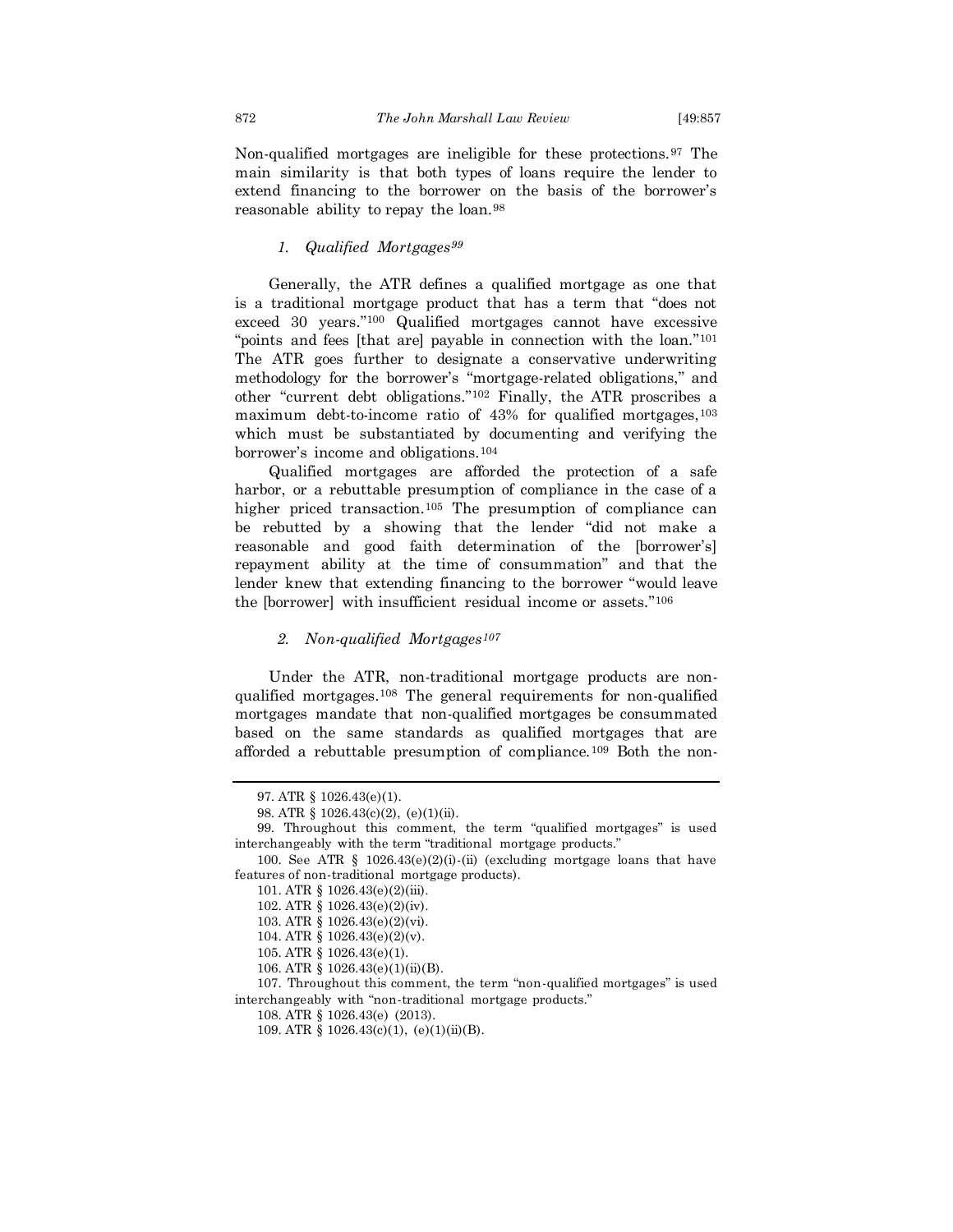qualified mortgage and the qualified mortgage that is afforded a rebuttable presumption of compliance must be consummated based on a "reasonable and good faith determination [that the borrower] will have a reasonable ability to repay the loan according to its terms."<sup>110</sup> As set forth in the Parts III and IV of this comment, this glaring similarity is the ultimate reason why non-qualified mortgages should receive the protection of a rebuttable presumption of compliance.

## III. ANALYSIS: RESTRICTING BORROWER ACCESS TO NON-TRADITIONAL MORTGAGE PRODUCTS WITHOUT SUFFICIENT JUSTIFICATION

Excluding non-traditional mortgage products from the protection of a rebuttable presumption of compliance will deter lenders from offering non-traditional mortgage products.<sup>111</sup> Without the legal protection of a rebuttable presumption of compliance, mortgage originations will primarily consist of traditional mortgage products,<sup>112</sup> which will restrict the availability of non-traditional mortgage products.<sup>113</sup>

The fixed rate, interest only loan [which is a non-traditional mortgage product because of its interest-only feature], for example, . . . is a useful product for many consumers. The product offers low monthly payments, tax advantages, and a reset with a long window before refinance . . . providing a great deal of flexibility to consumers.<sup>114</sup>

<span id="page-17-0"></span>Furthermore, the absence of non-traditional mortgage products in the primary market will remove the variety that

<sup>110.</sup> ATR  $§ 1026.43(c)(1)$ ,  $(e)(1)(ii)(B)$ .

<sup>111.</sup> Ronald L. Rubin, *The Essentials: the CFPB's Final Ability-to-Repay/Qualified Mortgage Rules*, CHI. BAR ASS'N (Jan. 22, 2013), www.lexology.com/library/detail.aspx?g=bbb84425-c0c1-44ec-b5a6-7dbaac99 54c3 (concluding that the ATR rule will lead to "reduced credit availability" and the unavailability of some types of loans).

<sup>112.</sup> ATR Rule and QM Standards, *supra* note 31, at 6515 ("[I]ndustry commenters argued that the qualified mortgage criteria should not exclude specific loan products because the result will be that such products will be unavailable in the market.").

<sup>113.</sup> Ronald L. Rubin, *The Essentials: the CFPB's Final Ability-to-Repay/Qualified Mortgage Rules*, HUNTON & WILLIAMS (Jan. 2013), http://documents.lexology.com/b8e35bef-49f1-4894-97ef-b005817b2d6a.pdf (concluding that the ATR rule will lead to "reduced credit availability" and the unavailability of some types of loans).

<sup>114.</sup> Letter from Kenneth L. Miller, Deputy Gen. Counsel, Bank of America, to Jennifer J. Johnson, Sec'y, Bd. of Governors of the Fed. Reserve Sys., 10 (July 22, 2011), www.regulations.gov/#!documentDetail;D=CFPB-2011-0008-0902.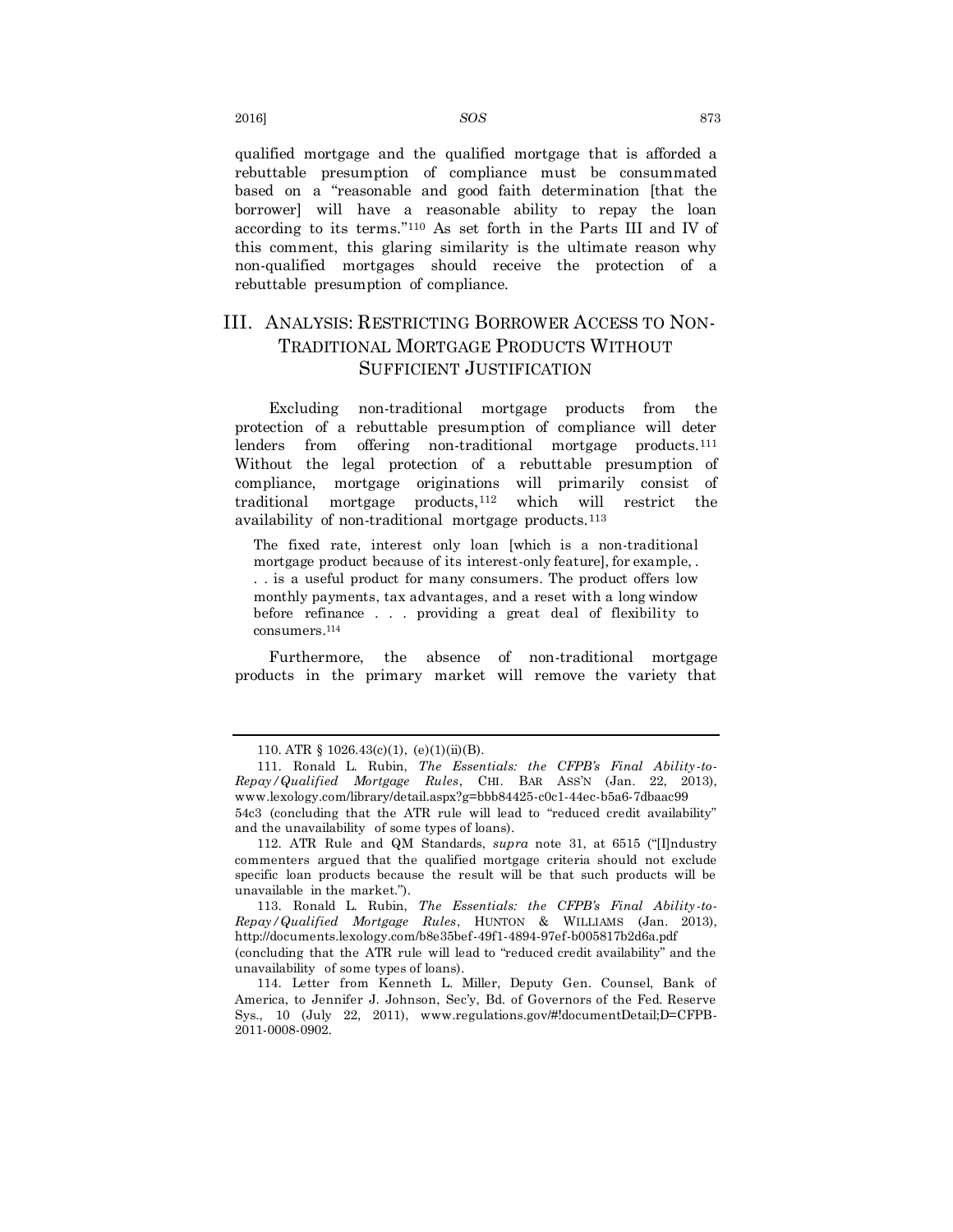investors sought in MBS.<sup>115</sup> MBS will consist of only traditional mortgage products, rather than containing a diverse pool of mortgages from which investors can choose to purchase. This will adversely impact the growth of the secondary mortgage market,  $^{116}$ which will, in turn, decrease the amount of much needed private capital<sup>117</sup> to fund home purchases.<sup>118</sup>

The following analysis examines the ATR's exclusion of nontraditional mortgage products from the protection of a rebuttable presumption of compliance, and the justifications given for the exclusion. The analysis reveals that the justifications for exclusion do not address the risks that non-traditional mortgage products pose to unsophisticated borrowers.<sup>119</sup> Also, the ATR does not substantially distinguish underwriting practices between traditional and non-traditional mortgages such that excluding non-traditional mortgage products is justified.

116. *See* Robert H. Ledig, Ralph R. Mazzeo & Thomas P. Vartanian, *Impact of Ability-to-Repay and Qualified Mortgage Rules on Residential Mortgage Loan Purchasers, RMBS Participants, and Mortgage Industry Investors*, DECHERT LLP, (Oct. 2013), http://sites.edechert.com/10/1815/ october-2013/impact-of-ability-to-repay-and-qualified-mortgage-rules-onresidential-mortgage-loan-purchasers--rmbs-participants-and-mortgageindustry-investors.asp?intEmailHistoryId=4094877&intExternalSystemId=1 (stating that creditors "will be reluctant to make non-QM loans" because of "inherent risks"). That reluctance will most likely be based upon the lack of a safe harbor or presumption of compliance as offered for QM loans. *Id.* 

117. *See Investors Guide*, *supra* note 54 at 2 (stating that "[m]ortgage securities play a crucial role in the availability and cost of housing in the United States."); ATR Rule and QM Standards, *supra* note 31, at 6411 (stating that "private investors have withdrawn from the mortgage securitization market and there are no other effective secondary measures in place[.]"); *id.* at 6412 (stating that "[o]utside of the securitization available through the Government National Mortgage Association (Ginnie Mae) for loans primarily backed by FHA, there are very few alternatives in place today to assume the secondary market functions served by the [government-sponsored enterprises].").

118. The reduced amount of participants in the secondary mortgage market may be enough on its own to deter investors from investing. *See Investor's Guide*, *supra* note 55, at 22 (listing one "important consideration" when investing in MBSs as "the level of activity in the secondary market should [the investor] need to sell the security").

119. *See* Fishbein & Woodall, *supra* note 27, at 2 (stating that "unsophisticated financial consumers . . . are less likely" to appreciate the value in a non-traditional mortgage product).

<sup>115.</sup> *See* Goldman Sachs Asset Management, *A Reference Guide to Mortgages, Bank Loans, and Structured Credit: The Nuts and Bolts of Fixed Income Management* 8 (2008), www.wallstreetoasis.com/files/Reference\_Guid e\_to\_Mortgages.pdf (stating that diversity in "instruments and products" is what makes MBS "unique" investments).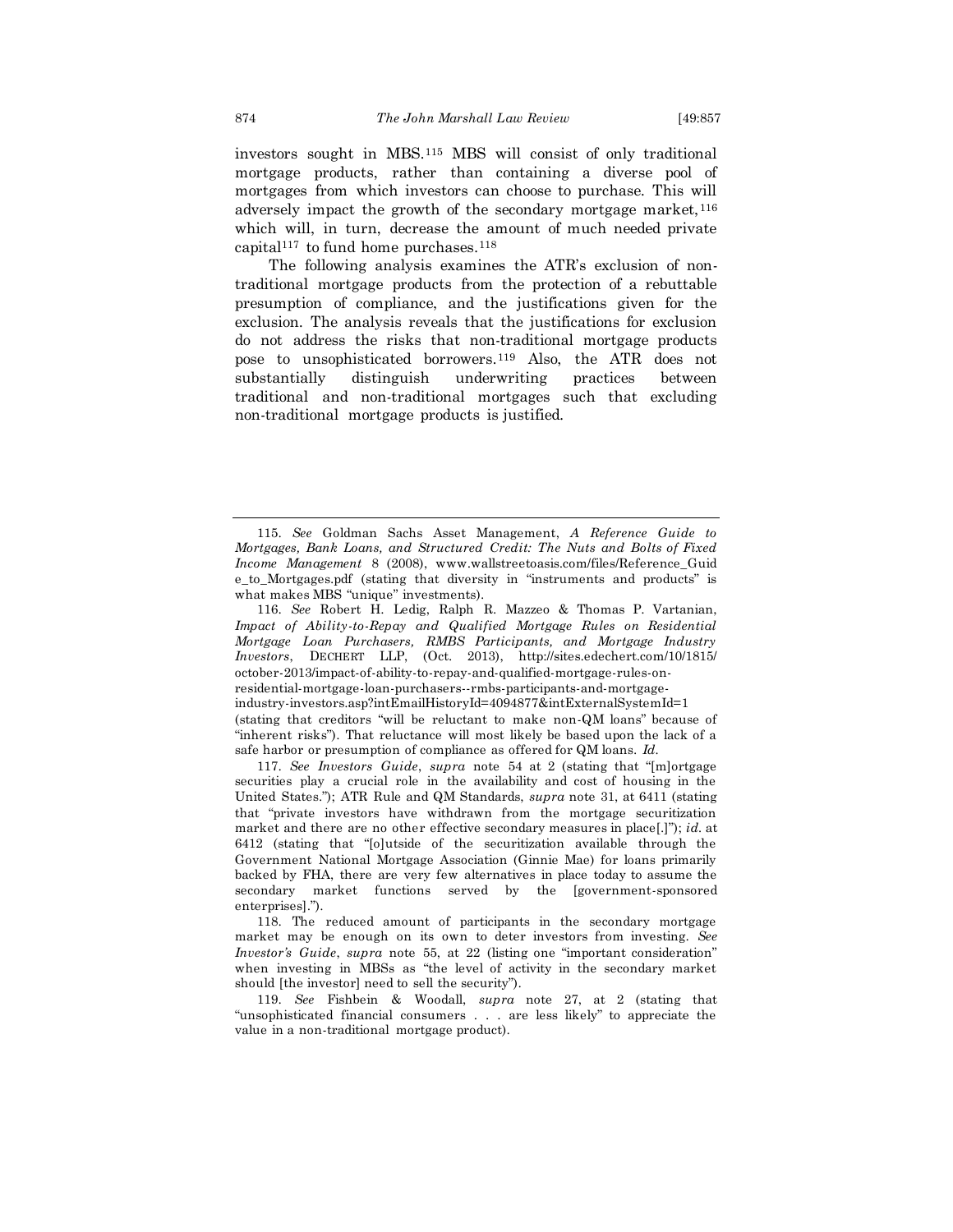## *A. Justifications for Excluding Non-Traditional Mortgage Products from the Rebuttable Presumption of Compliance*

The recent decline of the housing market is most often attributed to "loose underwriting practices" and the "failure [of lenders] to verify" borrowers' repayment ability.<sup>120</sup> However, in implementing the ATR the CFPB was addressing the concern that non-traditional mortgage products should not be qualified mortgages simply because of their inherent risk.<sup>121</sup> Also, the CFPB aimed to provide "objective criteria which creditors can conclusively demonstrate were met at the time of origination."<sup>122</sup> Without much inquiry into the effect the exclusion would have on the secondary mortgage market and consumer access to nontraditional mortgage products, the CFPB excluded non-traditional mortgage products from the protection of a rebuttable presumption of compliance.<sup>123</sup> The CFPB appears to have based the decision to exclude on "idiosyncratic" priorities without fully inquiring into the effects of the decision.<sup>124</sup> Such an inquiry would have revealed that the purported benefits of the exclusion do not justify leaving non-traditional mortgage products without the protection of a rebuttable presumption of compliance.<sup>125</sup>

<sup>120.</sup> Loose underwriting practices by some creditors – including failure to verify the consumer's income or debts and qualifying consumers for mortgages based on 'teaser' interest rates that would cause monthly payments to jump to unaffordable levels after the first few years – contributed to a mortgage crisis that led to the nation's most serious recession since the Great Depression. ATR Rule and QM Standards, *supra* note 31, at 6408.

<sup>121.</sup> *See* Todd Zywicki, *Striking the Right Balance: Investor and Consumer Protection in the New Financial Marketplace*, 81 GEO. WASH. L. REV. 856, 876 (Apr. 2013) (explaining that the CFPB's decision to exclude non-traditional mortgage products is one effect of the Agency having a "narrowly defined, single focus on consumer protection.").

<sup>122.</sup> ATR Rule and QM Standards, *supra* note 31, at 6515; *see also*, Letter from Ken Markison, Assoc. Vice President and Regulatory Counsel, Mortg. Bankers Ass'n, to Richard Cordray, Dir., Consumer Fin. Protection Bureau, (Sept. 14, 2012) www.regulations.gov/#!documentDetail;D=CFPB-2012-0022- 0172 (stating that "[t]he product, documentation and underwriting requirements must be based on **objective, bright line standards**") (emphasis in original).

<sup>123.</sup> *See* ATR 12 C.F.R. § 1026.43(e)(2)(A)-(C)(2016) (requiring monthly payments on QMs to be "substantially equal" and not result in negative amortization, deferred principal payments, or balloon payments).

<sup>124.</sup> Zywicki*, supra* note 121, at 876.

<sup>125.</sup> *See* Letter from Miller, *supra* note 114 (stating that "[p]roduct type is not representative of the ability to repay, and the Qualified Mortgage rule should not exclude specific loan products.").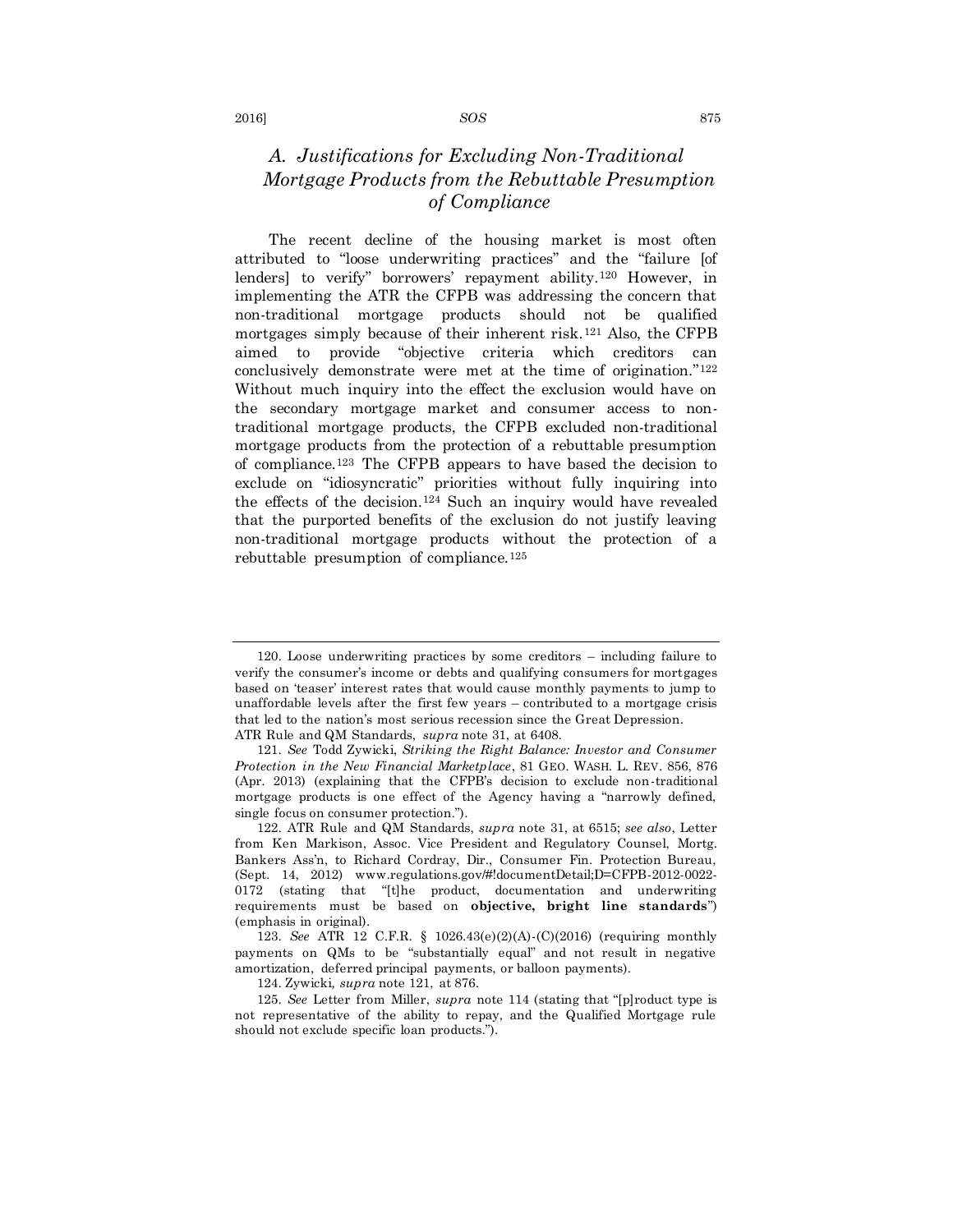### *1. The Inherent Risk Justification*

The argument that non-traditional mortgage products should not be subject to a rebuttable presumption of compliance because of their inherent risk overlooks the true cause of borrower defaults on these types of loans.<sup>126</sup> The cause of default is the initial underwriting of the loan which extends financing to a borrower who has not evidenced their repayment ability when the monthly payments are set to increase.<sup>127</sup> For example, in the case of negative amortization loans, lenders are in the position during loan underwriting to conservatively estimate changes in the monthly payment once full payments of principal and interest become due.<sup>128</sup> Another example is in the case of balloon loans where lenders are in the position during underwriting to assess the borrower's ability to repay once the lump sum is due.<sup>129</sup> These conservative approaches should be the approaches lenders take during underwriting to determine whether the borrower can sustain the changes in monthly payments on non-traditional mortgage products.<sup>130</sup>

<sup>126.</sup> *See, e.g.,* Letter from Anne C. Canfield, Executive Dir., Consumer Mortg. Coalition to Jennifer J. Johnson, Sec'y, Bd. of Governors of the Fed. Reserve Sys., 8 (July 22, 2011) www.regulations.gov/#!documentDetail; D=CFPB-2011-0008-1406 (suggesting that one cause was the lender's underwriting methodology rather than the loan product type).

<sup>127.</sup> *See* ATR Rule and QM Standards, *supra* note 31, at 6510 (stating that "[t]he statutory underwriting requirements for a  $[QM]$  – for example, the requirement that loans be underwritten on a fully amortized basis . . . and not a teaser rate . . . will help prevent a return to . . . lax lending."); Letter from Americans for Financial Reform to Jennifer J. Johnson, Sec'y, Bd. of Governors of the Fed. Reserve Sys., 8 (July 22, 2011), www.regulations.gov/#!documentDetail;D=CFPB-2011-0008-1519 (stating that "the only sensible approach to protect consumers against payment shock" on a non-traditional mortgage loan is to conservatively underwrite the loan to account for changes in the payment throughout the life of the loan as specified by the note); *and compare to* Letter from Ctr. for Responsible Lending, et. al. to the CFPB and the Fed. Reserve Bd., 6 (July 22, 2011), www.regulations.gov/#!documentDetail;D=CFPB-2011-0008-1294 (stating that "[i]t is worth remembering that the subprime market was once dominated by fixed rate traditional loans [that had] no built-in payment shock. They were simply high cost loans, made to equity-rich, vulnerable customers who could not afford them.").

<sup>128.</sup> *See* Fishbein & Woodall, *supra* note 27, at 29 (stating that lenders must consider "potential negative amortization" when making the determination of whether to extend financing on a non-traditional mortgage product).

<sup>129.</sup> *See, e.g.*, Fannie Mae Single Family Feb. 23, 2016 Selling Guide, Part B3-6-04, www.fanniemae.com/content/guide/selling/b2/1.3/02.html#ARM.20 Payment.20Shock (specifying certain circumstances in which the lender must qualify the borrower based on a "qualifying rate" rather than the rate specified in the note).

<sup>130.</sup> *See* Peter J. Wallison, *The True Origins of this Financial Crisis*, The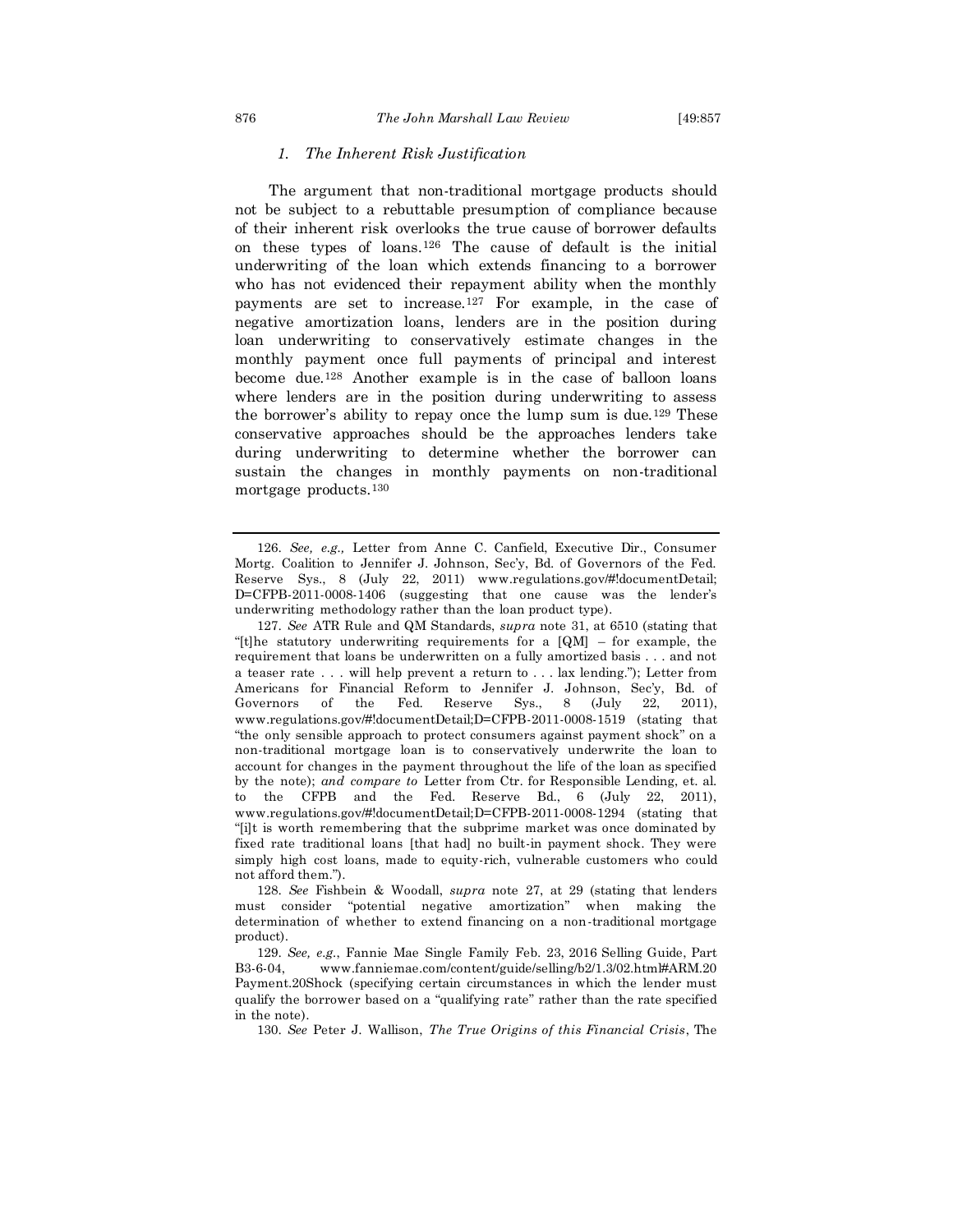Furthermore, the change in the borrower's monthly payment on a non-traditional mortgage product can hardly be seen as a shock.<sup>131</sup> The terms of the change are outlined in the mortgage loan documents that the borrower signs at consummation.<sup>132</sup> It is no surprise that after the period of low monthly payments expires, the increased payments of principal and interest will become due as specified in the mortgage loan documents.

The ATR takes a conservative approach in requiring specific payment calculations for non-traditional mortgage products.<sup>133</sup> Under the ATR, non-traditional mortgage products will be extended only to borrowers who have a documented ability to repay the loans.<sup>134</sup> Limiting the extension of non-traditional mortgage products in the manner the ATR specifies ensures that only borrowers who can afford all of the monthly payments will be eligible for these products. Therefore, the fear of payment shock on a non-traditional mortgage product is an unconvincing reason to exclude an entire class of mortgage products from the protection of a rebuttable presumption of compliance.<sup>135</sup>

Non-traditional mortgage products should be extended to borrowers who have evidenced a reasonable ability to repay the loan.<sup>136</sup> The lender should determine repayment ability based on a

131. *See generally* Fishbein & Woodall, *supra* note 27, at 1 (referring to the sudden increase in mortgage payments on non-traditional mortgage products as "payment shock").

132. *See, e.g.*, Fannie Mae, *Fixed/Adjustable Rate Note*, www.fanniemae.com/content/legal\_form/3522.pdf (last visited Apr. 25, 2016).

133. *See* VAL SRINIVAS & RYAN ZAGONE*,* FIRST LOOK: IMPLICATIONS OF THE ABILITY-TO-REPAY RULE AND THE QUALIFIED MORTGAGE DEFINITION, 7 (2013), www2.deloitte.com/za/en/pages/financial-services/articles/ability-torepay.html (discussing the importance of applying "conservative underwriting, similar to what is anticipated for non-[qualified mortgages]" to loans that are not subject to the ATR rule).

134. *See* ATR 12 CFR § 1026.43(c)(4)(2016) (requiring "verification of income or assets").

135. *See* Letter from Miller, *supra* note [114,](#page-17-0) at 10 (arguing against excluding non-traditional products from the definition of a qualified mortgage).

136. ATR § 1026.43(c)(4). Furthermore, borrowers most likely to be able to afford non-traditional mortgage products will be sophisticated borrowers. *See*  Dickerson, *supra* note 12, at 413 (stating that it appears unsophisticated "borrowers . . . accepted exotic loans without understanding that [there were] less expensive lending options . . . available"); *but see* Zywicki, supra note 121, at 904 (stating that non-traditional "mortgage products were used disproportionately by sophisticated, high-income borrowers with prime scores

2016] *SOS* 877

American Spectator, (Feb. 2009) (attributing the "bubble in housing prices" to loose underwriting standards, the increased "availability of credit for mortgages," and "the speculation in housing"); *see also* STAN J. LIEBOWITZ, ANATOMY OF A TRAIN WRECK: CAUSES OF THE MORTGAGE MELTDOWN (Oct. 3, 2008), www.independent.org/pdf/policy\_reports/2008-10-03-trainwreck.pdf (pointing to the "intentional weakening of the traditional mortgage-lending standards" as being the epicenter of the bubble).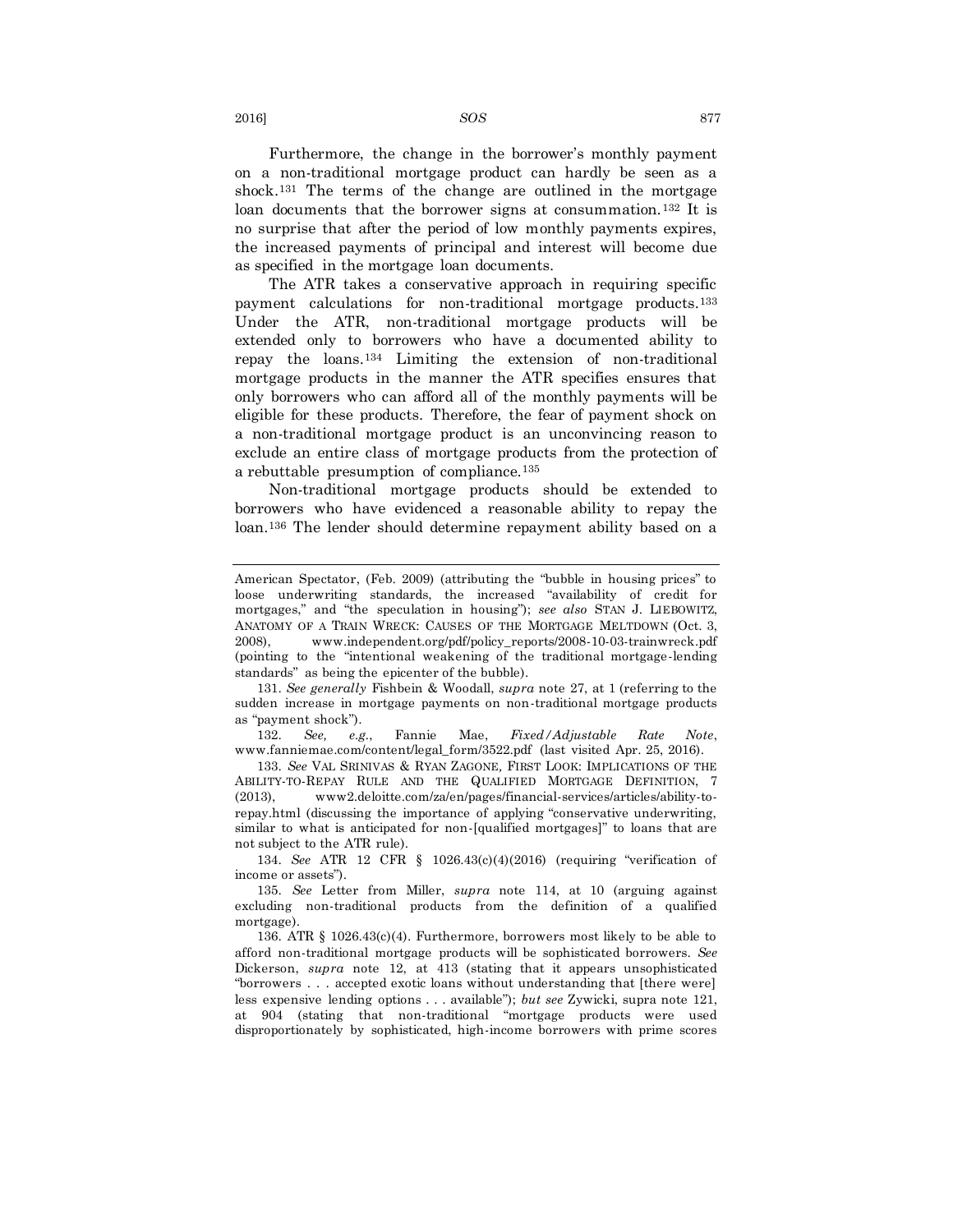reasonable and good faith determination.<sup>137</sup> Requiring such a determination to be made for non-traditional mortgage products adequately addresses the inherent risk in non-traditional mortgage products. It also justifies affording the products the protection of a rebuttable presumption of compliance.

### *2. The Objective Criteria Justification*

Another argument for excluding non-traditional mortgage products from the protection of a rebuttable presumption of compliance reasons that the exclusion will allow the CFPB to provide objective criteria for traditional mortgage products.<sup>138</sup> However, this view negates the purpose of the objective criteria and does not address the view that non-traditional mortgage products are inherently more of a risk than traditional mortgage loans.

However, the ATR currently provides objective criteria that reveal whether the lender made a reasonable and good faith determination of the borrower's repayment ability. These objective criteria consist of limiting the borrower's debt-to-income ratio to 43%,<sup>139</sup> and requiring documentation and verification of income or assets.<sup>140</sup> The ATR rule mandates the utilization of the debt-toincome ratio criterion for traditional mortgage loans,<sup>141</sup> but not for non-traditional mortgage loans.<sup>142</sup> The income or asset documentation criterion applies to both traditional and nontraditional mortgage loans.<sup>143</sup> As addressed in the proposal to this comment, the 43% debt-to-income ratio should apply to nontraditional mortgage products as well.

### a. How the 43% Maximum DTI Serves as an Objective Criterion

The purpose of analyzing a borrower's debt-to-income ratio is to provide the lender with a general view of the borrower's capacity to afford the mortgage.<sup>144</sup> The debt-to-income ratio is not

who were 'more strategic [defaulters]'").

<sup>137.</sup> ATR § 1026.43(c)(1).

<sup>138.</sup> *See* Letter from Markison, *supra* note 122 (stating that a definition of qualified mortgages that includes "bright line standards . . . is the only sure means to serve the widest array of qualified borrowers").

<sup>139.</sup> ATR § 1026.43(e)(2)(vi).

<sup>140.</sup> ATR § 1026.43(e)(2)(v).

<sup>141.</sup> ATR § 1026.43(e)(2)(vi).

<sup>142.</sup> ATR § 1026.43 (e)(2)(vi).

<sup>143.</sup> ATR § 1026.43(c)(4),(e)(2)(v).

<sup>144.</sup> Even during the housing bubble lenders were cognizant of the importance of the debt-to-income ratio. *See* ATR Rule and QM Standards, *supra* note 31, at 6412 (citing statistics from CoreLogic's TrueStandings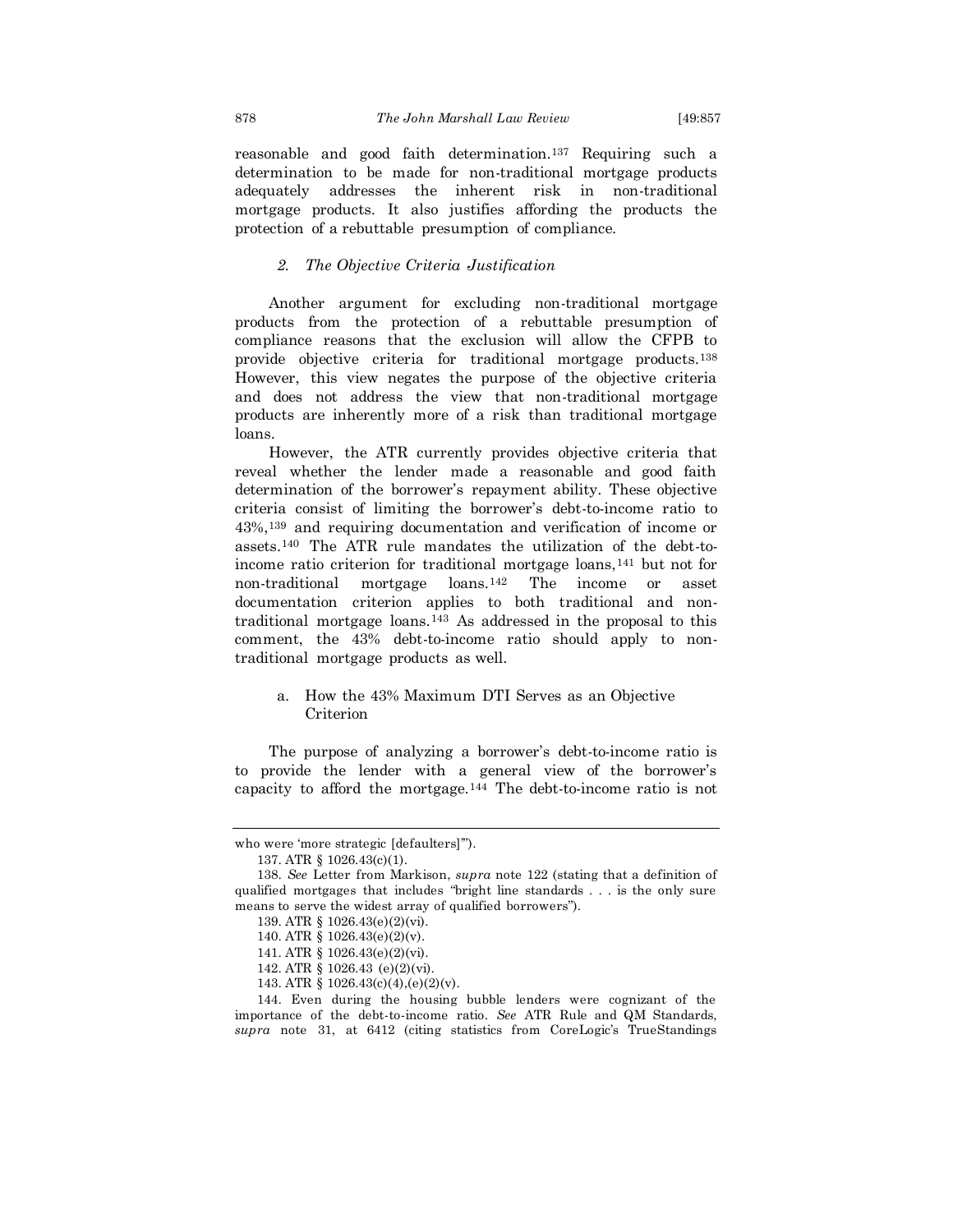enough on its own to determine whether the borrower has a reasonable ability to repay.<sup>145</sup> The debt-to-income ratio is used in conjunction with other characteristics in the borrower's credit profile that gives lenders a basis to deny or approve the extension of financing to the borrower.<sup>146</sup> Even with the picture that a DTI can paint about a borrower's credit profile, the DTI is only as reliable as the underlying methods used to calculate it.<sup>147</sup> However, the DTI serves as a mathematical indicator of the borrower's ability to afford the mortgage payments at the borrower's verified income level.

The ATR restricts the debt-to-income ratio to 43% for traditional mortgage products.<sup>148</sup> However, the ATR provides no restriction on a lender's internal debt-to-income ratio for nontraditional mortgage products.<sup>149</sup> The lack of direction on how high the debt-to-income ratio should be for non-traditional mortgage products will force lenders to set their own internal debt-to-income ratios for non-traditional mortgage products.<sup>150</sup> This is one reason why the objective criteria of the 43% maximum DTI should apply to both traditional and non-traditional mortgage products.

### b. How Income and Asset Documentation Requirements Serve as Objective Criteria

The absence or presence of a document is an objective method by which it is easily determined whether a particular requirement was met.<sup>151</sup> The ATR requires income or asset documentation for

Servicing Database that show the weighted average DTI was 39.8% "in the peak of the housing bubble").

<sup>145.</sup> S*ee generally Know What Lenders Look For*, *supra* note 49 (finding that a variety of factors determines whether the borrower can qualify for a loan).

<sup>146.</sup> *Id.*

<sup>147.</sup> *See* Plaintiff's First Amended Complaint at 16, Assured Guar. Mun. Corp. v. Flagstar Bank FSB, 2011 U.S. Dist. LEXIS 102722 (S.D.N.Y Sept. 8, 2011) ("As part of [an auditor's] ongoing investigation of . . . files for the loans [pooled in the securitizations], [the auditor] discovered numerous loans where misstatements related to income dramatically affected the borrower's DTI . . . For example, [the auditor found] a \$150,000 loan . . . made under a stated income documentation program. The borrower claimed a monthly income of \$9,350 [but the auditor's investigation revealed] that the borrower's monthly income was actually \$2,000 at the time the loan was originated. The DTI ratio . . . was [actually] 189% [an in excess of] the 45 percent maximum DTI permitted under the applicable underwriting guidelines.")

<sup>148.</sup> ATR 12 C.F.R. § 1026.43 (2016).

<sup>149.</sup> *Id.*

<sup>150.</sup> *See* Interagency Guidance on Nontraditional Mortgage Product Risks, 71 Fed. Reg. 58,609 at 58,613-58,614 (Oct. 4, 2006) (stating that the responsibility of setting "prudent and appropriate underwriting standards" is that of the lending institution).

<sup>151.</sup> *See generally* Letter from Markison, *supra* note 122 (stating that a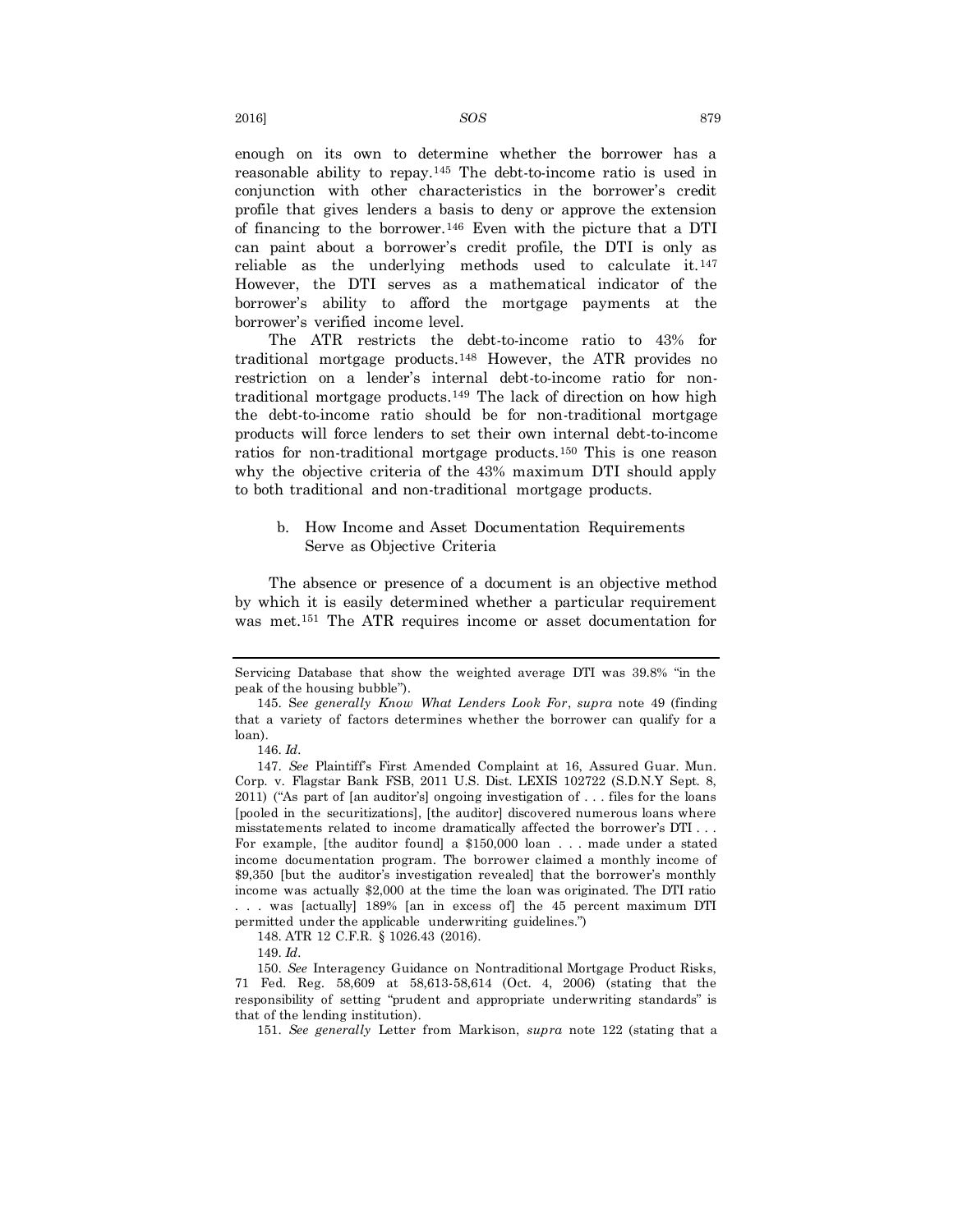both traditional and non-traditional mortgage products.<sup>152</sup> In prohibiting lenders from extending financing to borrowers without documenting and verifying income or assets,<sup>153</sup> the ATR establishes an objective standard: either the loan was properly documented with paystubs or tax returns, or it was not. Therefore, if the documentation is missing, the loan is not ATR compliant. Considering the ATR requires income or asset documentation for non-traditional mortgage products, these products should be afforded the protection of a rebuttable presumption of compliance.

## *B. No Substantial Distinction in Underwriting Practices Between Traditional and Non-Traditional Mortgage Products*

In addressing the concerns of relaxed underwriting practices that occurred during the expansion of the housing bubble, the ATR restricts certain underwriting practices for traditional and nontraditional mortgage products.<sup>154</sup> Generally, the restrictions guide the lender to use conservative monthly payment calculations and income documentation methods when determining whether to extend financing.<sup>155</sup> The expectation is that traditional mortgage products would have to be underwritten more conservatively than non-traditional mortgage products, because traditional mortgage products are afforded the protection of either the safe harbor or rebuttable presumption of compliance.<sup>156</sup>

However, rather than requiring more conservative underwriting methodologies for traditional mortgage products, the ATR gives lenders a guide to underwriting traditional mortgage products that does not restrict underwriting methodologies any more than what is required for non-traditional mortgage products.<sup>157</sup> The following examples of income calculations show the reasonable and unreasonable approaches to underwriting. The

definition of qualified mortgages that includes "bright line standards . . . is the only sure means to serve the widest array of qualified borrowers").

<sup>152.</sup> ATR § 1026.43(c)(4), (e)(2)(v).

<sup>153.</sup> ATR § 1026.43(c)(4), (e)(2)(v).

<sup>154.</sup> *See e.g.,* SRINIVAS & ZAGONE, *supra* note 133, at 2 (stating that the ATR prohibits a lender from judging repayment ability based on an "introductory . . . rate without regard for affordability after the interest rate resets, a practice frequently undertaken during the mortgage boom").

<sup>155.</sup> *Id.*

<sup>156.</sup> *See* CONSUMER FINANCIAL PROTECTION BUREAU, SUMMARY OF THE ABILITY-TO-REPAY AND QUALIFIED MORTGAGE RULE AND THE CONCURRENT PROPOSAL 3 (2013), http://files.consumerfinance.gov/f/201301\_cfpb\_ability-torepay-summary.pdf (stating, for example, that "higher-priced mortgage loans" are protected by a "rebuttable presumption of compliance if creditors follow [ATR] requirements.")

<sup>157.</sup> ATR 12 C.F.R. pt. 26 app. Q (2016).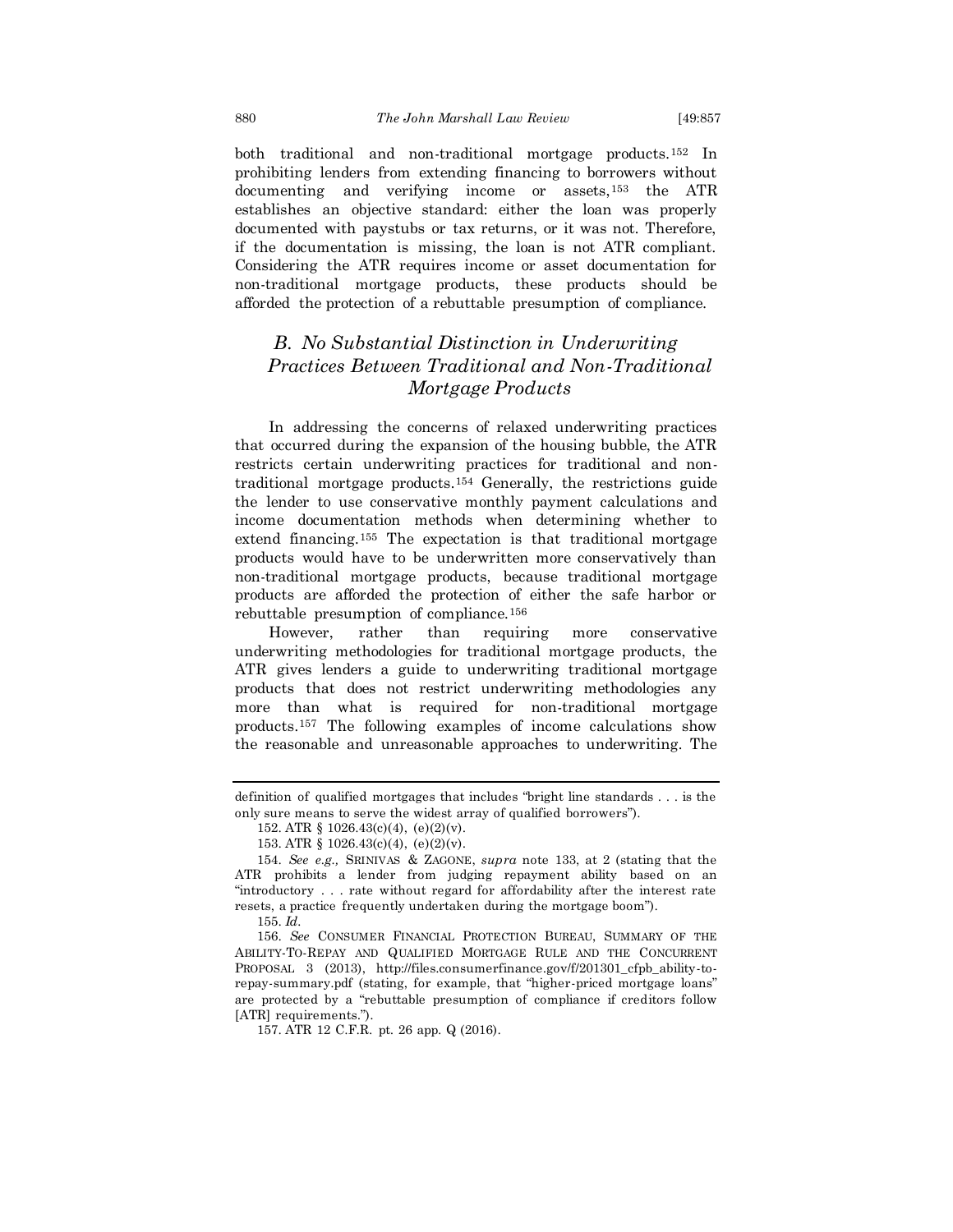comparisons in these examples reveal that the underwriting standards the ATR mandates for traditional mortgage products are not substantially distinct from those standards mandated for non-traditional mortgage products.

### *1. An Unreasonable Determination of Income*

The case of *Assured Guaranty Municipal Corporation v. Flagstar Bank, FSB* provides an example of an unreasonable method by which to calculate income.<sup>158</sup> There, some of the underlying loans in a securitization were underwritten to a stated income standard where the borrowers did not provide proof of the income stated on the loan application.<sup>159</sup> The underwriter compared the borrower's income as stated on the loan application against income levels listed on publicly available databases.<sup>160</sup> The underwriter's determination of whether the stated income was reasonable depended upon whether the stated income fell in a particular range as shown in the database.<sup>161</sup>

In determining whether an expert's testimony regarding a violation of representations and warranties was admissible162, the court found that evidence of misrepresentation of stated income is "inherently material" in determining whether there is a breach of representations and warranties between the parties in an MBS transaction.<sup>163</sup> The lesson there is that had the income been documented with paystubs or W-2 forms, the amount of misrepresentation that occurred in that case would have been significantly less than what the expert found.<sup>164</sup> For traditional and non-traditional mortgage products, the ATR requires verification and documentation of the borrower's income so that unreasonable determinations like that in *Assured Guaranty* do not occur.<sup>165</sup>

### *2. A Reasonable Determination of Income*

When a statute gave examples of the types of documents required to evidence income, the court in *Massey v. Casals*<sup>166</sup> used evidence of an individual's lifestyle and representations in other

<sup>158.</sup> Assured Guar. Mun. Corp. v. Flagstar Bank FSB, 2013 U.S. Dist. LEXIS 16682 (S.D.N.Y. Feb. 5, 2013).

<sup>159.</sup> *Id.* at \*12-13

<sup>160.</sup> *Id.* at \*14.

<sup>161.</sup> *Id.* at \*14.

<sup>162.</sup> *Id.* at \*1.

<sup>163.</sup> *Id.* at \*101-102

<sup>164.</sup> *See Id.* at \*32 (stating that the expert found evidence of fraud in approximately 34% of the securitized loans).

<sup>165.</sup> ATR 12 C.F.R. § 1026.43(c)(4), (e)(2)(v) (2016).

<sup>166.</sup> Massey v. Casals, 315 S.W.3d 788 (Tenn. Ct. App. 2009).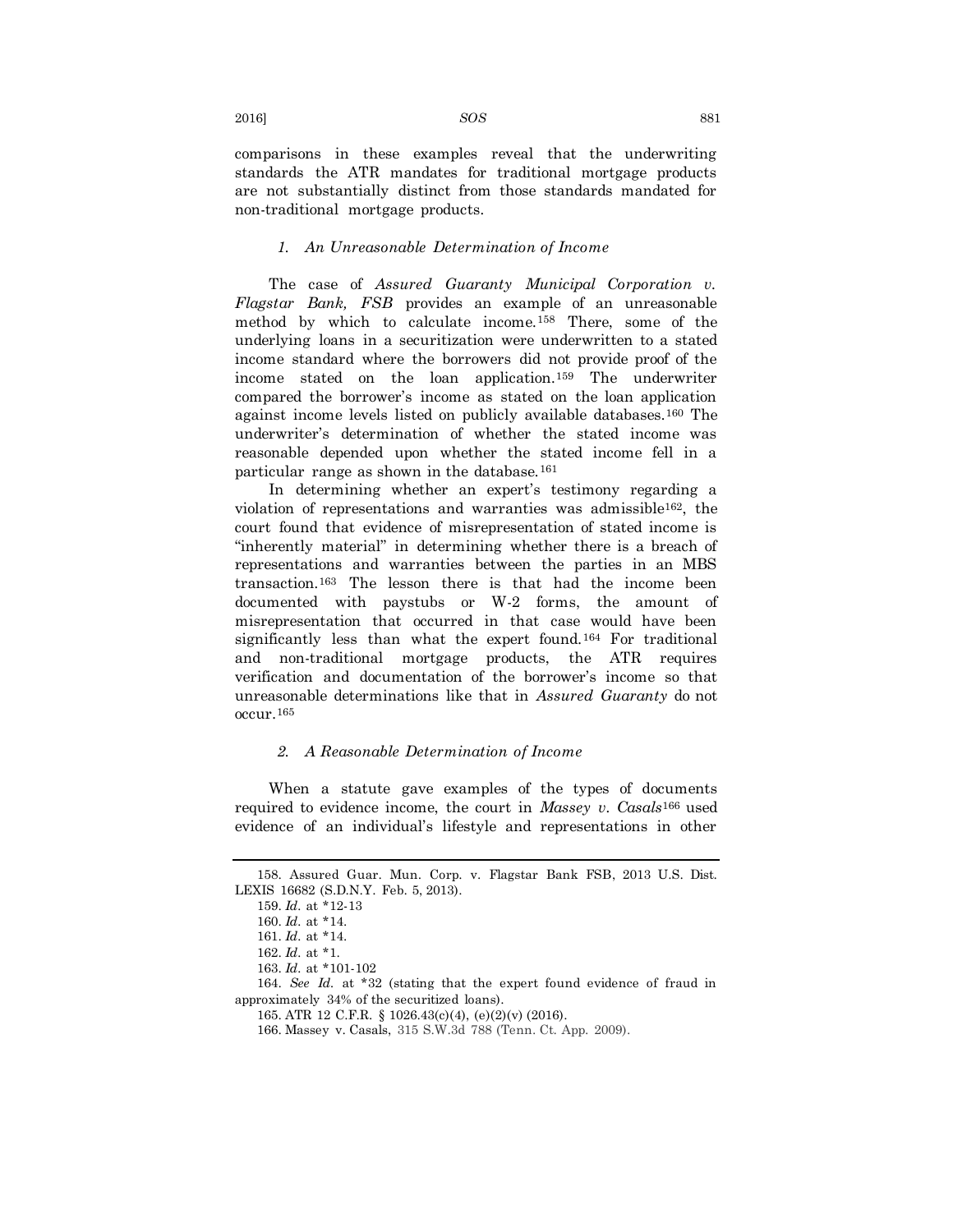documents to calculate income for an award of child support.<sup>167</sup> In *Massey*, a father's representation of his income to a lender for a mortgage loan was significantly more than what he represented to the juvenile court in an action against him for child support payments.<sup>168</sup> The statute listed examples such as "'tax returns for prior years [or] check stubs'" as sufficient for deriving an income calculation.<sup>169</sup>

For traditional mortgage products, the ATR mandates that income documentation such as tax returns and paystubs be provided in support of the borrower's income.<sup>170</sup> For nontraditional mortgage products, the ATR does not require the same form of income documentation that is required for traditional mortgage products.<sup>171</sup> However, for non-traditional mortgage products the ATR requires that income be verified by reasonably reliable records which evidence the borrower's income.<sup>172</sup> Like the court determined in *Massey,* in extending financing for a nontraditional mortgage product, a lender's reasonable determination of a borrower's income may rest upon a combination of tax returns, paystubs, or other documents that reveal his income. These are the same documents that the ATR requires the lender to obtain when extending financing for a traditional mortgage product.<sup>173</sup>

## IV. PROPOSAL: PROVIDING BORROWERS ACCESS TO NON-TRADITIONAL MORTGAGE PRODUCTS

The ATR provides the framework for lenders to restrain underwriting practices from turning into the loose practices that occurred during the expansion of the housing bubble.<sup>174</sup> The ATR should apply that same framework to non-traditional mortgage products and afford those products the protection of a rebuttable presumption of compliance. The following proposal outlines the similarities in the determinations the ATR requires for traditional mortgage products and non-traditional mortgage products. The similarities reveal that the determinations are so similar that no rulemaking is required to heighten the requirements for non-

<sup>167.</sup> *Id.* at 795 (finding that "the evidence of [the] Father's expenses and lifestyle" support a finding in favor against the father for a child support order).

<sup>168.</sup> *Flagstar Bank FSB*, 2013 U.S. Dist. LEXIS 16682 at \*12.

<sup>169.</sup> *Id.* at \*15.

<sup>170.</sup> ATR 12 C.F.R. pt. 1026 app. Q(I)(D)((4)(a) (2016) (requiring "signed, dated individual tax returns" in order to document income for self-employed borrowers).

<sup>171.</sup> ATR § 1026.43.

<sup>172.</sup> ATR § 1026.43(c)(3).

<sup>173.</sup> ATR pt. 1026 app. Q.

<sup>174.</sup> *See generally* ATR § 1026.43 (providing detailed provisions for lenders in determining whether borrowers have reasonable repayment abilities).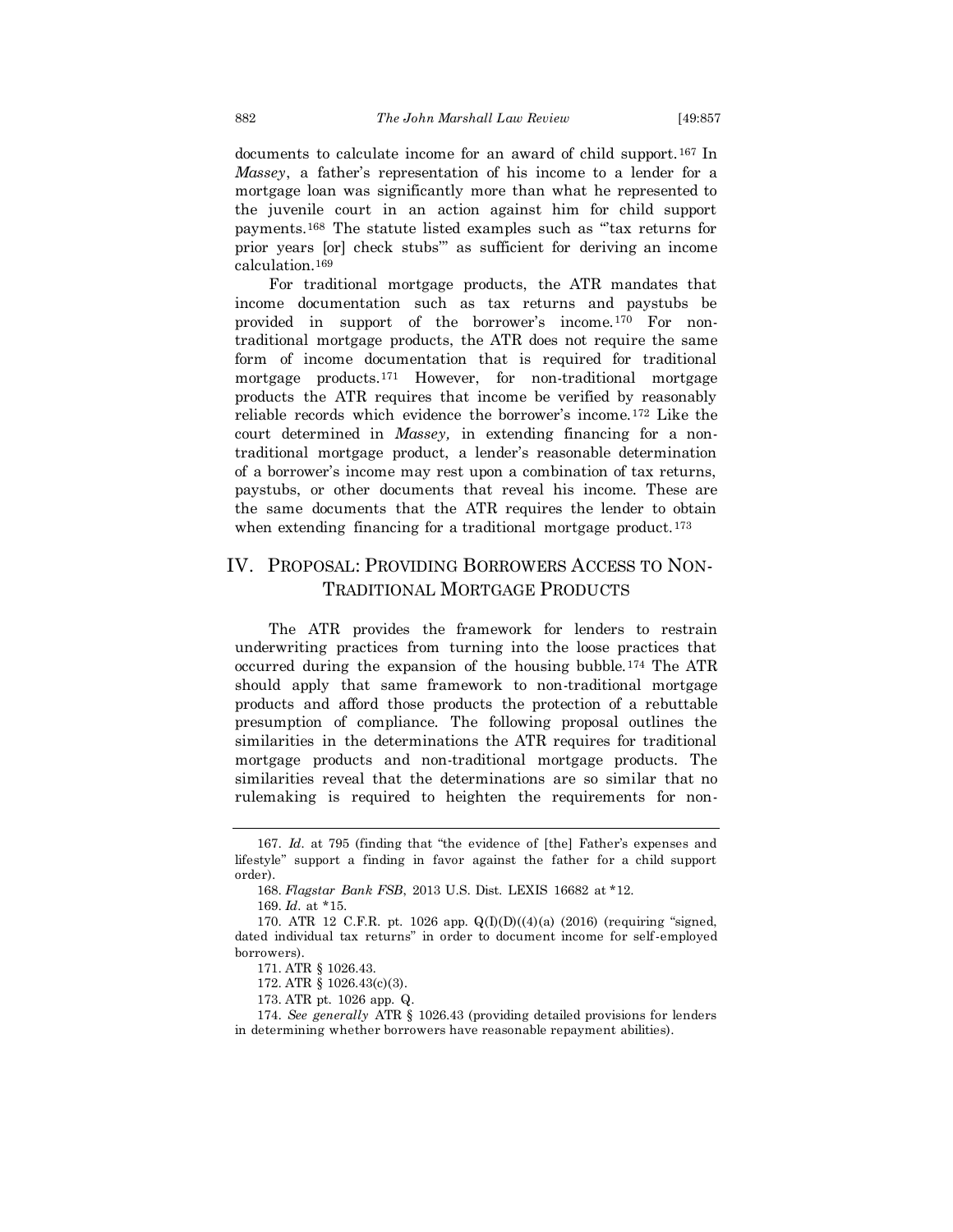traditional mortgage products so that they may be afforded a rebuttable presumption of compliance.<sup>175</sup> Next, the proposal highlights the major differences, revealing that where the ATR regulates underwriting practices for traditional mortgage products, non-traditional mortgage products can be regulated in the same manner. Finally, the comment proposes that the ATR should be amended to afford non-traditional mortgage products a rebuttable presumption of compliance, which would effectively eliminate the distinction between qualified mortgages and nonqualified mortgages.

## *A. Applying the Framework*

For traditional mortgage products that are afforded a rebuttable presumption of compliance,<sup>176</sup> the ATR specifies detailed standards under which traditional mortgage products can be consummated.<sup>177</sup> The detailed standards for traditional mortgage products can be applied to non-traditional mortgage products as well.<sup>178</sup> In fact, the ATR's requirements between traditional mortgage products that are afforded a rebuttable presumption of compliance and non-traditional mortgage products are already quite similar.<sup>179</sup> The similarities show that not much administrative rulemaking would need to be done in order to afford non-traditional mortgage products the protection of a rebuttable presumption of compliance.

<sup>175.</sup> *See* Dodd-Frank 12 U.S.C. § 5512(b)(1) (2016) (establishing that the CFPB's general rulemaking authority is limited to "prescrib[ing] rules . . . orders . . . and guidance as may be **necessary** . . . to enable the [CFPB] to administer and carry out [its] purposes and objectives") (emphasis added).

<sup>176.</sup> ATR 12 C.F.R. § 1026.43(e)(1)(ii) (2016) (establishing the rebuttable presumption of compliance afforded to qualified mortgages that are "higherpriced covered transactions").

<sup>177.</sup> ATR § 1026.43(e)(2) (2016) (mandating specific payment calculations, a maximum debt-to-income ratio of 43%, the types of loan products that are qualified mortgages, the limit on "points and fees payable in connection with the loan," loan documentation standards, bright-line underwriting standards by way of reference to Appendix Q, and a maximum loan term of 30 years loan term of 30 years).

<sup>178.</sup> *See* Letter from Americans for Financial Reform, *supra* note 127, at 8 ("It seems, therefore, logical and desirable for the ability to repay calculation on non-QM mortgages using variable rates - which may include these other, unstable features — to be underwritten to the highest payment possible.")

<sup>179.</sup> *See* ATR § 1026.43(c)(2)-(7),(e)(2)(i)-(vi) (mandating the same reasonable and good faith determination to be made between the two types of loan products).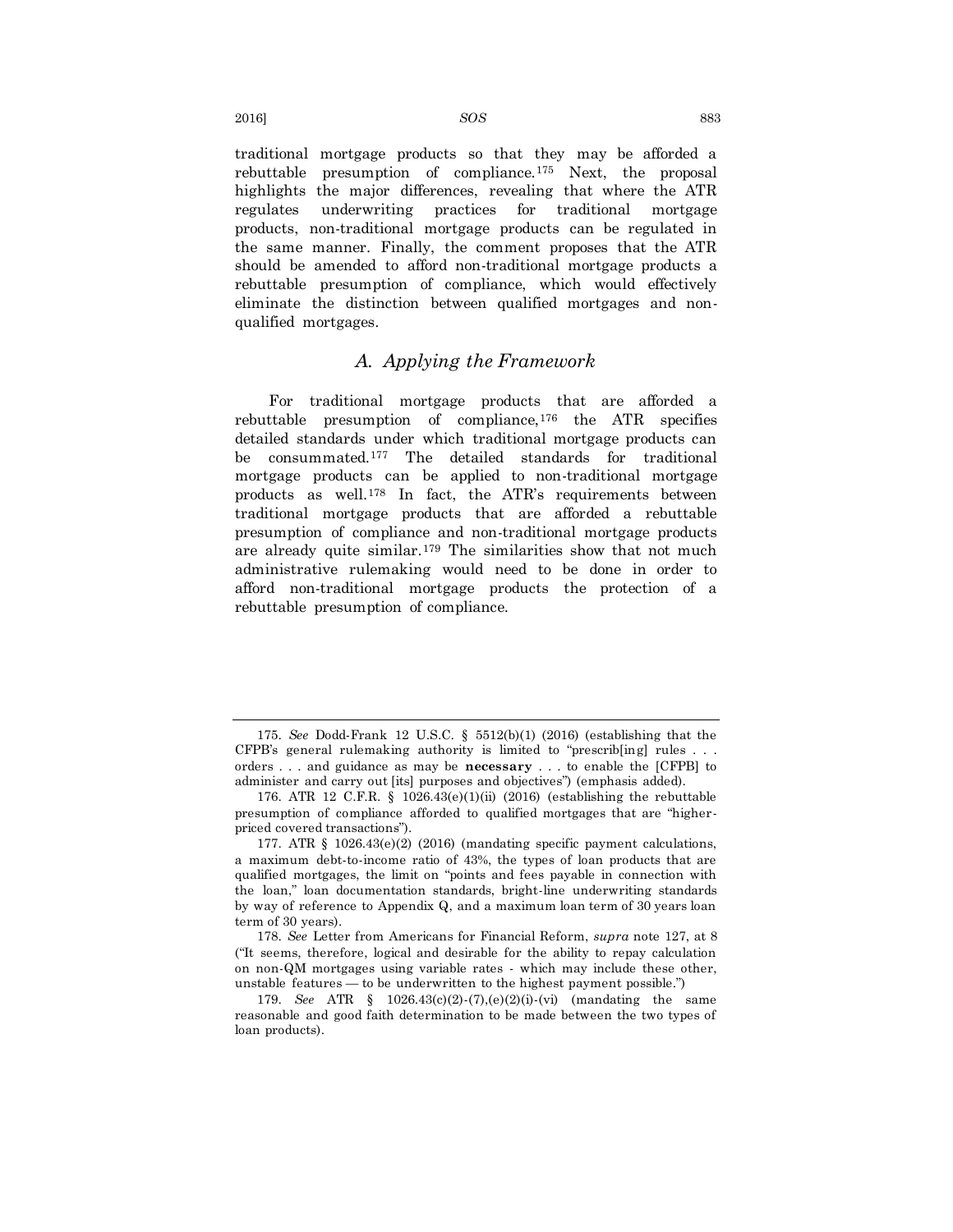### *1. The Similarities*

The most obvious similarity is the "reasonable and good faith determination"<sup>180</sup> that the lender must make when deciding whether to extend financing. The ATR explicitly requires lenders to make a reasonable and good faith determination for nontraditional mortgage products.<sup>181</sup> The ATR implicitly requires the same determination for traditional mortgage products that are afforded a rebuttable presumption of compliance.<sup>182</sup> Therefore, no rulemaking would be required to change or heighten the standard of underwriting determinations for non-traditional mortgage products.<sup>183</sup>

The next similarity is extremely important in determining the type of borrower that should qualify for non-traditional mortgage products because it deals directly with the borrower's ability to make the mortgage payments.<sup>184</sup> For non-traditional mortgage products, the ATR requires conservative payment calculations to determine whether the borrower can sustain the monthly mortgage payments.<sup>185</sup> For example, on a non-traditional mortgage product with a negative amortization feature, the monthly payment must be based on "the maximum loan amount over the term of the loan", rather than the lower principal balance at consummation.<sup>186</sup> For traditional mortgage products, the ATR

183. Dodd-Frank limits the CFPB's rulemaking authority to only those rules or orders that are necessary. *See* 12 U.S.C. § 5512(b)(1) (2016) (establishing that the CFPB's general rulemaking authority is limited to "prescrib[ing] rules . . . orders . . . and guidance as may be **necessary** . . . to enable the [CFPB] to administer and carry out [its] purposes and objectives") (emphasis added).

184. *See* Poonkulali Thangavelu, *How Much House Can You Buy?*, BANKRATE.COM, www.bankrate.com/calculators/mortgages/new-house-calculat or.aspx#HMHCYB (last visited Apr. 25, 2016) (suggesting that lenders are chiefly concerned with the borrower's repayment ability and implying that the monthly payment on the mortgage loan for which the borrower is applying is of significant importance to that determination).

185. *See* ATR 12 C.F.R. § 1026.43(c)(5)(B)(ii)(C) (2016) (outlining the payment calculations required to be made on negative amortization loans).

186. *See* ATR § 1026.43 (c)(5)(B)(ii)(C) (outlining the payment calculations required to be made on negative amortization loans); *see also* In re Smith, No. 12-07447-8-SWH, 2013 LEXIS 3443 (Bankr. E.D. N.C.) (providing an example of a balloon-loan that had the ATR been applicable, the lender would have used the higher monthly payment of \$684.61 to assess Smith's repayment

<sup>180.</sup> ATR § 1026.43 (c)(1).

<sup>181.</sup> *See* ATR § 1026.43 (c)(1) (stating that "A [lender] shall not make a loan that is a covered transaction unless the creditor makes a reasonable and good faith determination at or before consummation that the [borrower] will have a reasonable ability to repay the loan.").

<sup>182.</sup> *See* ATR § 1026.43(e)(1)(ii)(B) (providing that in order to rebut the presumption of compliance it must be shown, *inter alia*, that the lender "did not make a reasonable and good faith determination of the [borrower's] repayment ability at the time of consummation").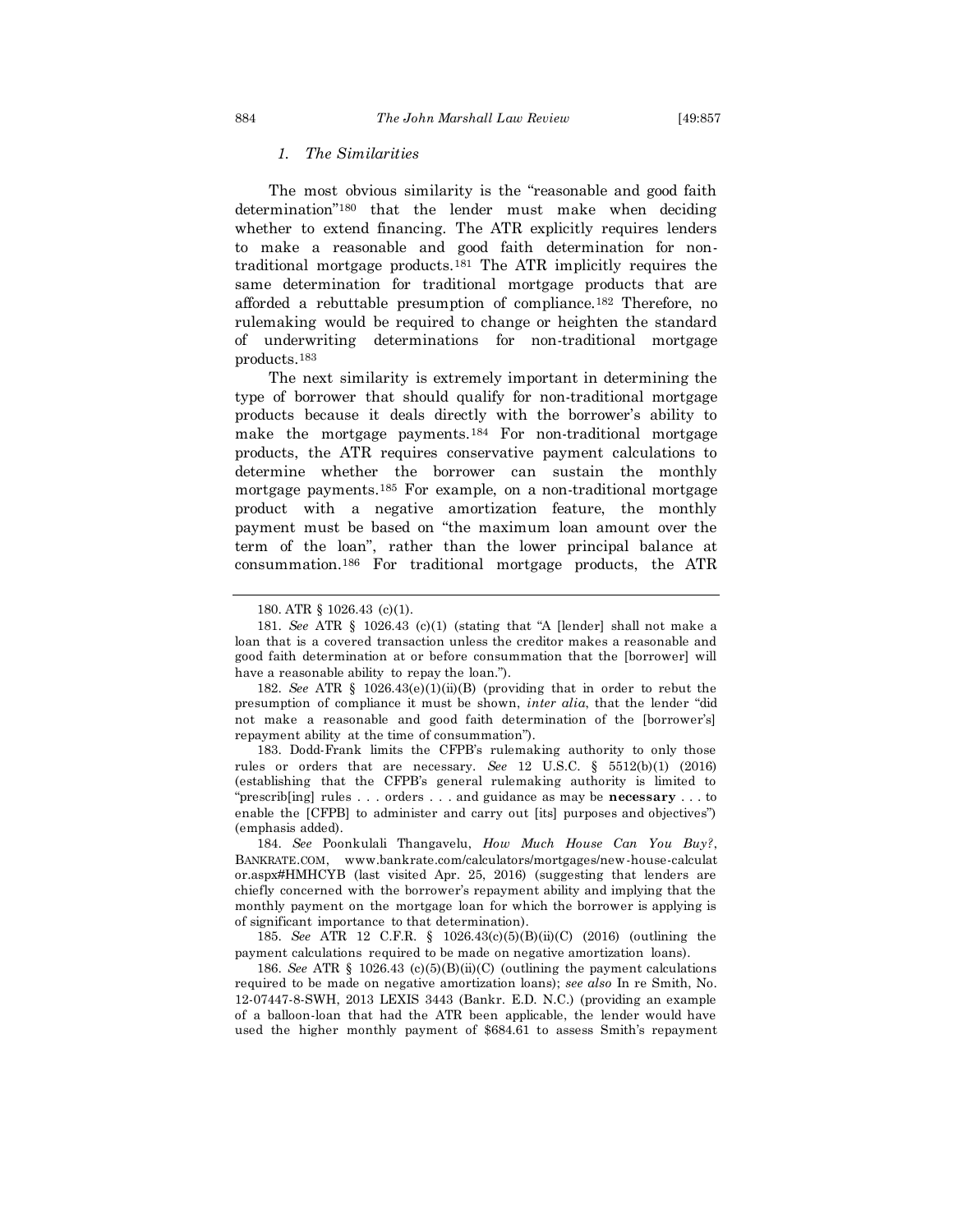requires a conservative payment calculation which is based on monthly payments that will pay the loan in full over the loan term.<sup>187</sup> In the area of the borrower's reasonable ability to repay, the CFPB would not need to adjust the ATR's standards for nontraditional mortgage products.<sup>188</sup>

Another similarity relates to the practice of lenders during the expansion of the housing bubble of utilizing unverified or undocumented income to extend financing to borrowers. The ATR explicitly requires income or assets used in the determination of the borrower's ability to repay any loan (qualified mortgage or non-qualified mortgage) to be verified and documented. In the area of documenting income, the rule does not need to be revised to provide a heightened standard for non-traditional mortgage products.

### *2. The Differences*

The first difference is the 43% maximum debt-to-income ratio, which does not apply to non-traditional mortgage products. Considering non-traditional mortgage products have "higher risk elements",<sup>189</sup> steps should be taken to ensure that non-traditional mortgage products are extended only to those borrowers who can truly afford the payments.<sup>190</sup> In fact, regardless of whether nontraditional mortgage products are afforded the protection of a rebuttable presumption of compliance, the maximum 43% debt-toincome ratio should apply to the determination required for nontraditional mortgage products.

ability).

<sup>187.</sup> *See* ATR § 1026.43(e)(2)(i) (requiring the loan to feature monthly payments that are substantially equal); *see also* § 1026.43(e)(2)(iv) (mandating that the traditional mortgage loan product be underwritten based on monthly payments that will pay the loan in full by the end of the loan term).

<sup>188.</sup> *See* Arnold & Porter, LLP, *The Consumer Financial Protection Bureau's Ability-to-Repay and Qualified Mortgage Rule* (Feb. 2013), www.arnoldporter.com/resources/documents/ADV213TheCFPBsAbilityToRepa yAndQualifiedMortgageRule.pdf (noting that the required payment calculations for both qualified mortgages and non-qualified mortgages are similar).

<sup>189.</sup> FDIC, *supra* note 35*; see also* Jason Thomas, *Fannie, Freddie, and the Crisis,* 17 NATIONAL AFFAIRS 36, (Fall 2013), www.nationalaffairs.com/ doclib/20130920\_Thomas.pdf (stating that non-traditional mortgage loans "defaulted in large numbers beginning in 2007").

<sup>190.</sup> Letter from Barry Zigas, Dir. of Hous. Policy, Consumer Fed'n of America, to Jennifer J. Johnson, Sec'y, Bd. of Governors of the Fed. Reserve Sys., 9 (July 22, 2011) www.regulations.gov/#!documentDetail;D=CFPB-2011- 0008-0859 (stating that the way to protect consumers from payment shock on a non-traditional step-rate mortgage is to underwrite the loan "using the highest rate that can occur during the life of the loan").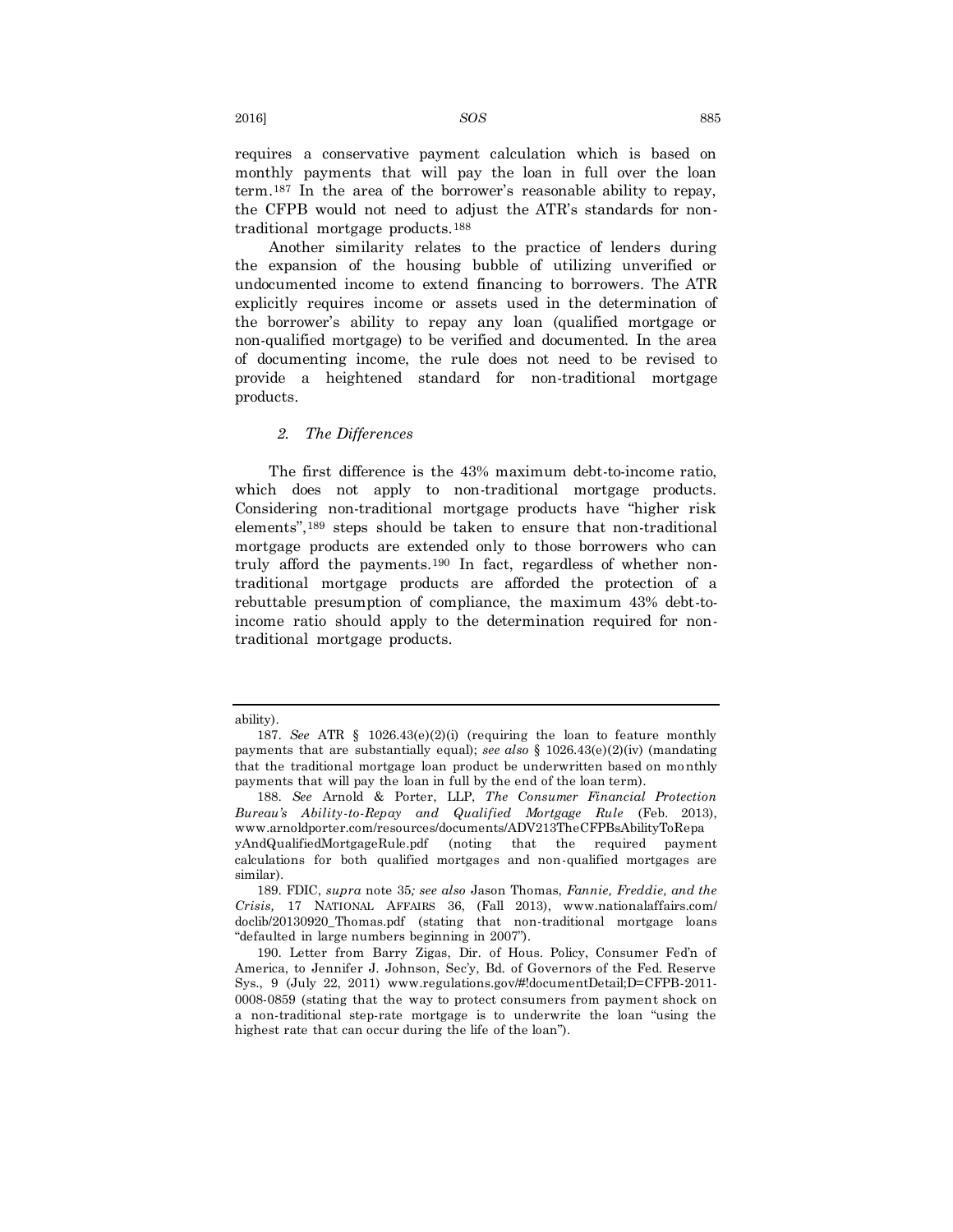The second difference is in the amount of guidance the ATR provides for traditional mortgage products.<sup>191</sup> The guidance does not substantially distinguish required underwriting practices between traditional and non-traditional mortgage products. However, it does provide bright-line standards for lenders to apply to their underwriting procedures.<sup>192</sup> Like the 43% maximum debtto-income requirement, these bright-line standards should be added to the determinations required for non-traditional mortgage products regardless of whether they are afforded a rebuttable presumption of compliance.

## *B. Affording Non-Traditional Mortgage Products a Rebuttable Presumption of Compliance*

With standards in place to ensure that a non-traditional mortgage product is extended to a borrower for whom the lender has determined possesses reasonable repayment ability, the only thing left to do is to presume that the non-traditional mortgage product complies with the ATR rule.<sup>193</sup> In the event of litigation regarding the loan, the borrower would be faced with having to show that the lender did not make a reasonable and good faith determination of the borrower's repayment ability.<sup>194</sup>

Non-traditional mortgage products fall under the umbrella of non-qualified mortgages,<sup>195</sup> while traditional mortgage loans fall under the umbrella of qualified mortgages.<sup>196</sup> The major distinction between qualified mortgages and non-qualified mortgages is the protection of a safe harbor or rebuttable presumption of compliance that the ATR rule provides to qualified mortgages. If the requirements of traditional mortgage products are imposed upon non-traditional mortgage products, then there is

<sup>191.</sup> *See* ATR 12 C.F.R. pt. 1026 app. Q (2016) (detailing the type of standards that "resolve the appropriate treatment of a specific kind of debt or income where the standards provide a discernible answer to the question of how to treat the debt or income.").

<sup>192.</sup> ATR pt. 1026 app. Q.

<sup>193.</sup> *See* Christopher Palmer, *Why did so Many Subprime Borrowers Default During the Crisis: Loose Credit or Plummeting Prices?*, 8 (Nov. 15, 2013), http://web.mit.edu/cjpalmer/www/CPalmer\_JMP.pdf (stating that "Underwriting Standards and market conditions . . . interact to generate defaults.").

<sup>194.</sup> *See* Ledig, Mazzeo & Vartanian, *supra* note 116, (stating that rebuttable presumption defenses are not available for non-QM loans).

<sup>195.</sup> *See* ATR 12 C.F.R. § 1026.43(e)(2)(i)(A)-(C) (2016) (excluding negative amortization, interest-only, and certain balloon-payment loans from the definition of a qualified mortgage).

<sup>196.</sup> *See* ATR § 1026.43 (e)(2)(i)(A)-(C) (excluding negative amortization, interest-only, and certain balloon-payment loans from the definition of a qualified mortgage).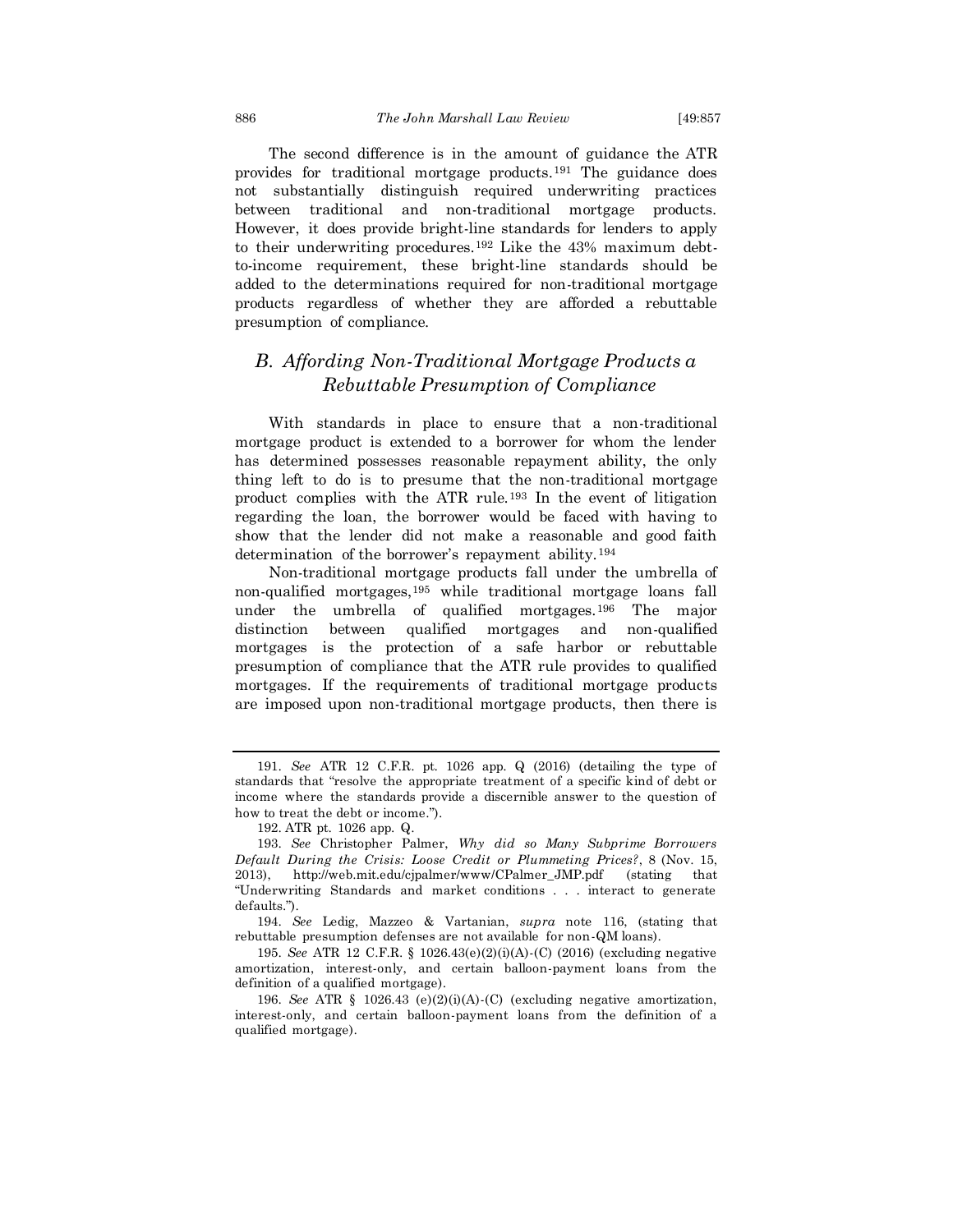no reason for the distinction the ATR makes between qualified mortgages and non-qualified mortgages.

## V. FUELING THE CONTROLLED REBIRTH OF THE SECONDARY MORTGAGE MARKET

With proper regulation in place,<sup>197</sup> the MBS market can invite participation from private investors without replicating the unbridled growth the market experienced during the most recent housing bubble.<sup>198</sup> At the first signs of a runaway mortgage market, the CFPB and other federal financial administrative agencies can exercise their rulemaking authority to restrain financial institutions from making unsound lending decisions.<sup>199</sup> However, deterring lenders from offering non-traditional mortgage products will stunt the growth of the secondary mortgage market.<sup>200</sup>

<sup>197.</sup> *See* Dickerson, *supra* note 12, at 398 (explaining how deregulation affected the consumer credit markets since the mid-1970s).

<sup>198.</sup> *See* Letter from Kurt Pfotenhauer, Senior Vice President, Mortg. Bankers Ass'n to the Office of the Comptroller of the Currency, 6 (Mar. 29, 2006), www.federalreserve.gov/SECRS/2006/June/20060627/OP-1246/OP-1246\_28\_1.pdf (stating "In developing qualification standards for nontraditional mortgage products, lenders should account for possible risks associated with the non- and/or negative amortizing features of a mortgage product.").

<sup>199.</sup> *See* Dodd-Frank 12 U.S.C. § 5511(b)(5) (2016) (establishing one of the objectives of the CFPB to be that of ensuring "markets for consumer financial products and services operate transparently and efficiently to facilitate access and innovation").

<sup>200.</sup> This deterrence will be similar to what happened in the student loan market, for example. *See* Dickerson, *supra* note 12, at 416 (explaining the retreat of student loan lenders from the marketplace when investors no longer wanted to participate in the secondary market for student loans).